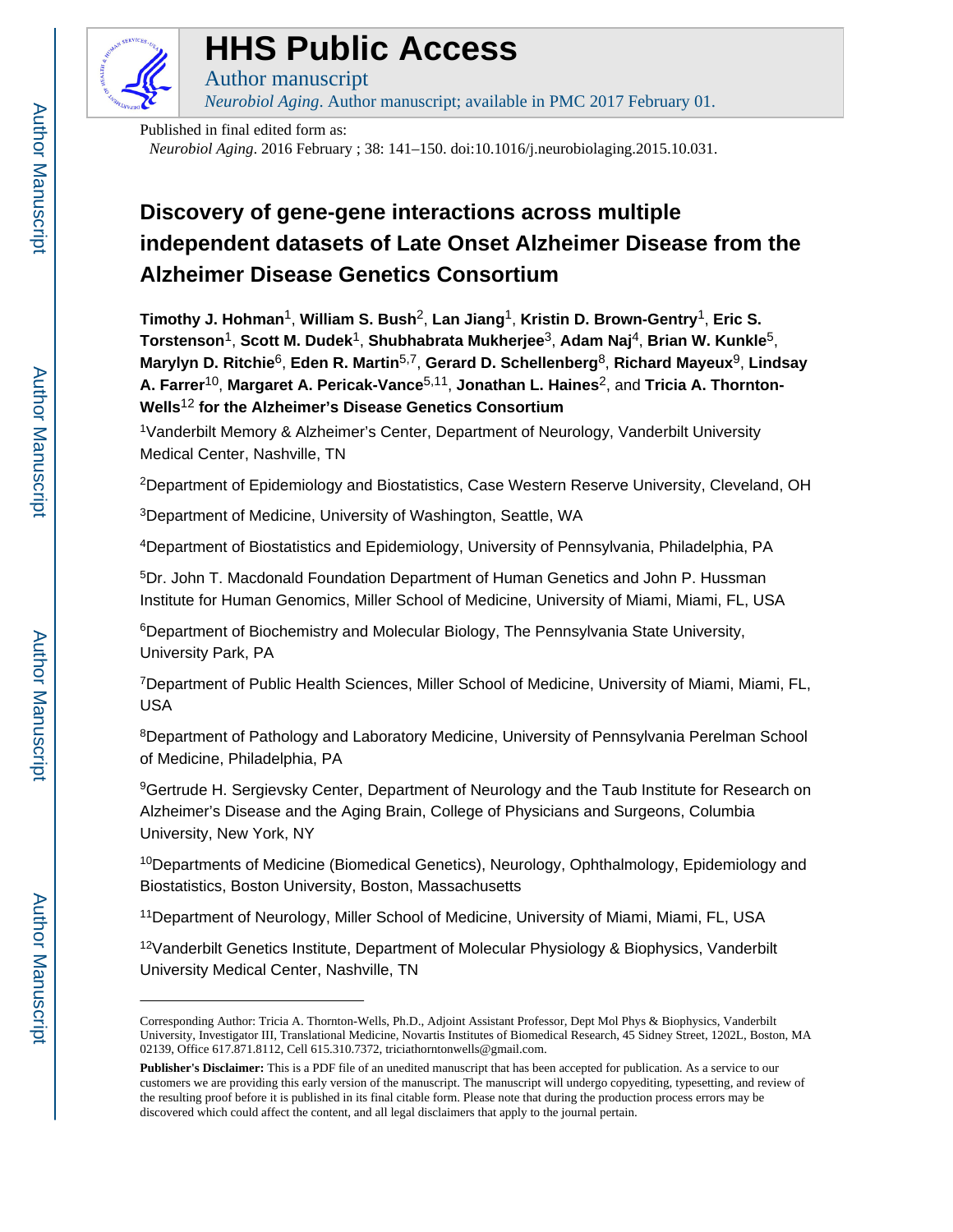#### **Abstract**

Late-onset Alzheimer disease (LOAD) has a complex genetic etiology, involving locus heterogeneity, polygenic inheritance and gene-gene interactions; however, the investigation of interactions in recent GWAS has been limited. We used a biological knowledge-driven approach to evaluate gene-gene interactions for consistency across thirteen datasets from the Alzheimer Disease Genetics Consortium. Fifteen SNP-SNP pairs within three gene-gene combinations were identified: *SIRT1* x *ABCB1, PSAP x PEBP4, and GRIN2B x ADRA1A.* Additionally, we extend a previously identified interaction from an endophenotype analysis between *RYR3 x CACNA1C.*  Finally, *post hoc* gene expression analyses of the implicated SNPs further implicate *SIRT1* and *ABCB1*, and implicate *CDH23* which was most recently identified as an AD risk locus in an epigenetic analysis of AD. The observed interactions in this manuscript highlight ways in which genotypic variation related to disease may depend on the genetic context in which it occurs. Further, our results highlight the utility of evaluating genetic interactions to explain additional variance in AD risk and identify novel molecular mechanisms of AD pathogenesis.

#### **Keywords**

gene-gene interactions; epistasis; Alzheimer disease; Biofilter

#### **INTRODUCTION**

Alzheimer disease (AD) has a strong yet complex genetic etiology and has already demonstrated allelic and locus heterogeneity and polygenic inheritance. It is possible that additional complexity, including gene-gene interactions, is also involved in the etiology of AD. Although rare mutations in multiple genes can affect early onset AD, only common variation in *APOE* has a large effect on the more common late onset form of AD (LOAD). Recent genome-wide association studies in LOAD have identified up to 21 additional novel genetic loci for AD, including genes from multiple pathways, such as beta-amyloid processing and clearance, calcium signaling and extracellular matrix (Naj et al., 2011; Lambert et al., 2013). Other than *APOE*, the identified genetic loci have very modest effects, and in total the known genetic influences in LOAD still explain only about 33% of the broad-sense heritability (Ridge, Mukherjee, Crane, & Kauwe, 2013), which has been estimated to be 60–80% (Gatz, Reynolds, & Fratiglioni, 2006; So, Gui, Cherny, & Sham, 2011). One possible source of additional heritability is gene-gene interactions. Known loci could further influence disease risk through interactions with each other, as well as with other as yet unknown genetic factors. Also, novel loci with no detectable independent main effect on LOAD risk could interact with each other to significantly increase risk.

To date, the investigation of gene-gene interactions in LOAD has been pursued almost exclusively using a hypothesis-driven, candidate gene approach. Arosio et al. (2004) reported an interaction between variants in the pro-inflammatory cytokine genes IL6 and IL10, and Mateo et al. (2006) reported an interaction between the dopamine betahydroxylase gene (DBH) and each of the two cytokine genes *IL1A* and *IL6* (Arosio et al., 2004; Mateo et al., 2006). The Epistasis Project was able to replicate both of these findings in LOAD (Combarros et al., 2010). Interactions between variants in the transferrin gene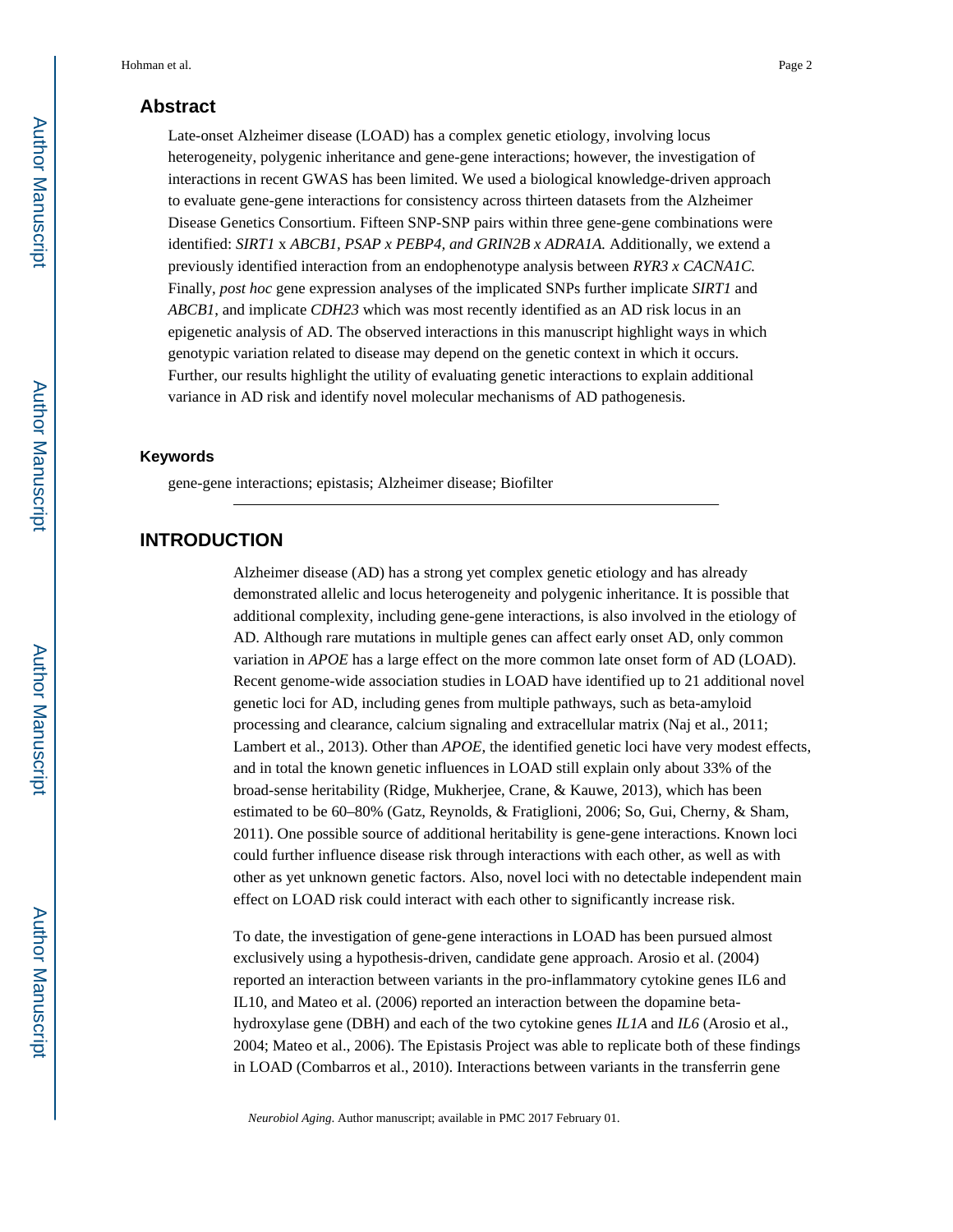(*TF*) and the hemochromatosis gene (HFE) also have been identified and replicated in multiple cohorts for association with LOAD (Robson et al., 2004; Kauwe et al., 2010). An interaction between the insulin gene (*INS*) and the peroxisome proliferator-activated receptor alpha gene (*PPAR*α) has been reported in Northern but not Southern Europeans (Kolsch et al., 2012; Heun et al., 2012). Risk for LOAD and vascular dementia reportedly vary according to the interaction of genotypes in the *MTHFR* and *IL6* genes (Mansoori et al., 2012).

Even in hypothesis-free genome-wide association studies (GWAS) of Alzheimer's disease, when testing of gene-gene interactions has been incorporated, it has been restricted to interactions between *APOE* and other risk loci with known main effect associations. Belbin et al. (2011) investigated interactions among 21 LOAD candidate and confirmed risk genes, including *APOE*, *BIN1*, *CLU*, *CR1* and *PICALM* but failed to detect any interactions with disease status or age-at-onset that were significant after correction for multiple testing (Belbin et al., 2011). Similarly, Carrasquillo et al. (2011) failed to identify significant interactions between variants in *BIN1* and other LOAD risk genes, including *APOE*, *CLU*, *CR1* and *PICALM* (Carrasquillo et al., 2011).

In this study, we aimed to identify novel gene-gene interactions that demonstrated association with LOAD across multiple independent datasets. We used a network-based approach to discovery, utilizing prior biological knowledge about LOAD candidate genes the pathways in which they participate and the genes with which they are related or are known to interact—to guide initial selection of gene-gene models for investigation (Bush, Dudek, & Ritchie, 2009). We also utilized a meta-analysis approach by which we could evaluate the consistency of each identified SNP x SNP interaction across the thirteen independent data sources while correcting for the total number of comparisons evaluated. Finally, we performed a comprehensive analysis of two gene-gene pairs that were previously identified in projects by our research group leveraging endophenotypes of Alzheimer's disease in order to validate the observed effects in case-control datasets.

#### **MATERIALS AND METHODS**

#### **Datasets and Quality Control Procedures**

Study data consisted of subjects from thirteen datasets available through the Alzheimer's Disease Genetics Consortium (ADGC), including: the Adult Changes in Thought (ACT); the National Institute on Aging Alzheimer Disease Centers (ADC1, ADC2, ADC3); the Alzheimer's Disease Neuroimaging Initiative (ADNI); Oregon Health & Science University (OHSU); Rush University Religious Orders Study/Memory and Aging Project (ROSMAP); Translational Genomics Research Institute series 2 (TGEN2); University of Miami/ Vanderbilt University/Mt.Sinai School of Medicine (UM/VU/MMSM); and Washington University (WashU). All subjects were recruited under protocols approved by the appropriate Institutional Review Boards.

After quality control, the combined dataset included samples from 7,758 LOAD cases and 6,724 cognitively normal elder (CNE) controls. For most of the cohorts, LOAD cases met NINCDS-ADRDA criteria for probable or definite LOAD with age at onset greater than 60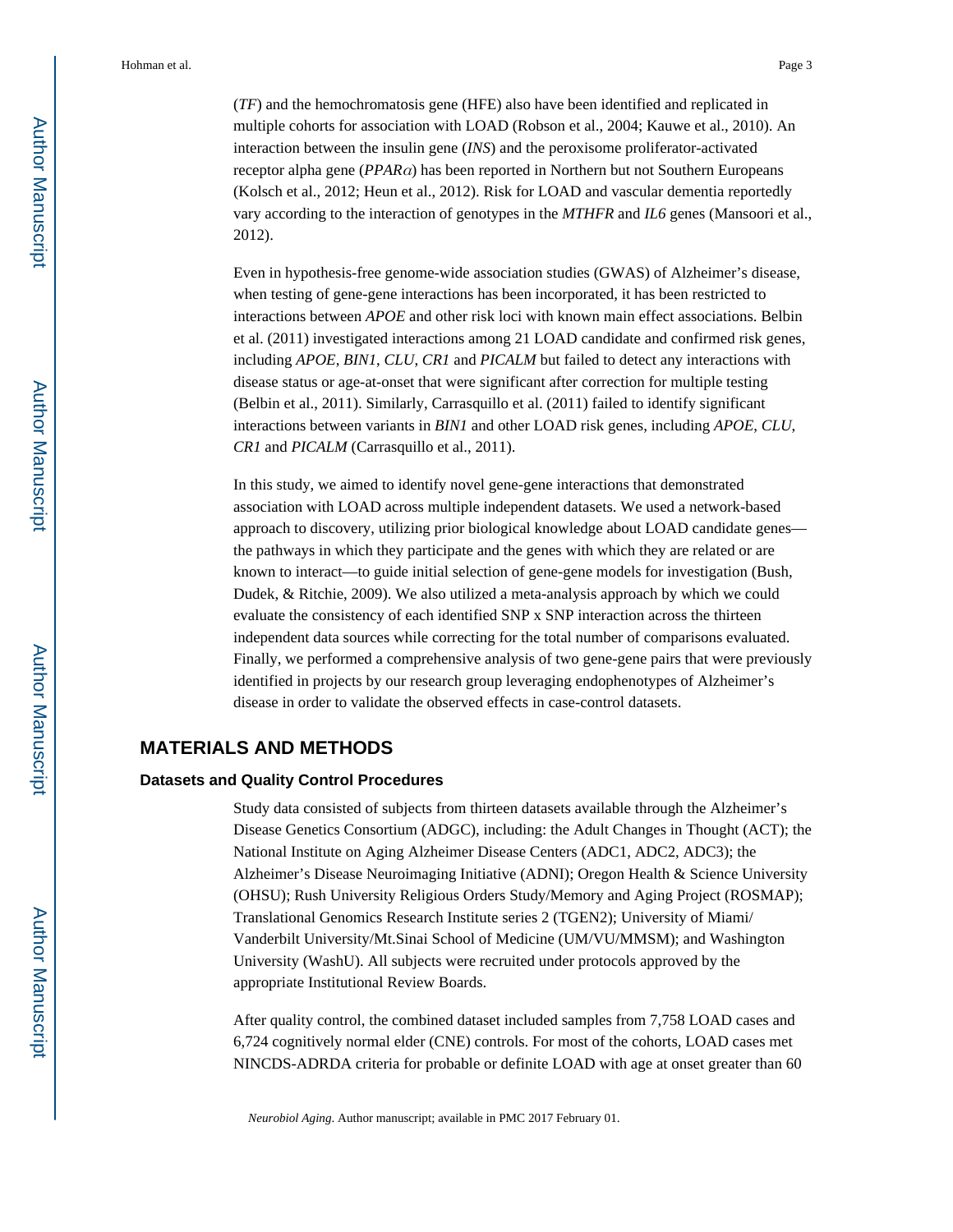years, and clinically-defined CNEs had a documented MMSE, CASI or 3MS score in the normal range. The only exceptions were TGEN2 and ADNI. The TGEN2 dataset comprised clinically- and neuropathologically-characterized brain donors, 668 with LOAD and 365 CNEs without dementia or significant LOAD pathology. The samples were obtained from 21 different National Institute on Aging-support LOAD Center brain banks and from the Miami Brain Bank as previously described (Reiman et al., 2007; Liang et al., 2011; Caselli et al., 2007; Webster et al., 2009). Additional samples from other brain banks in the United States, United Kingdom and the Netherlands were obtained in the same manner. The Alzheimer's Disease Neuroimaging Initiative (ADNI) dataset comprised 268 LOAD cases and 173 CNEs with neuroimaging support for diagnosis. In the ADNI cohort, LOAD subjects were between the ages of 55–90 years old, had an MMSE score of 20–26 inclusive, met NINCDS/ADRDA criteria for probable LOAD (McKhann et al., 1984), and had an MRI consistent with the diagnosis of LOAD at the most recent follow-up. Table 1 presents descriptive statistics for each of the datasets.

#### **Genotyping**

Samples were genotyped at different stages of recruitment on the Affymetrix 6 (UM/VU/ MSSM), Affymetrix 1M (TGEN2), Illumina 610 (ADNI, OHSU, UM/VU/MSSM), Illumina 660 (ACT, ADC1, ADC2, WashU), Illumina OmniExpress (ADC3), and Illumina IM (ROSMAP, UM/VU/MSSM). Each dataset was independently imputed using IMPUTE2 with 1000 Genomes Phase 2 samples of European ancestry. Since we were primarily interested in discovering novel gene-gene interactions and not those that modify risk of the major LOAD gene, *APOE*, we excluded SNPs within 50kb of *APOE*.

#### **Quality Control Procedures**

Quality control procedures were applied to each dataset separately. Genotype data were cleaned by applying a 98% threshold for genotyping efficiency and a minimum minor allele frequency of 0.10. SNPs not in Hardy-Weinberg equilibrium in controls ( $P < 10^{-6}$ ) were excluded. Subjects for whom reported and genetic sex were inconsistent were identified by analysis of X-chromosome SNPs using PLINK (Purcell et al., 2007) and were excluded from further analysis.

#### **Statistical Analysis**

We used a biological knowledge-driven approach (Biofilter; Bush et al., 2009) to select SNP-SNP models with *a priori* evidence that their genes or protein products interact or participate in common biological pathways or processes. Biofilter 2.0 merges information from 13 independently curated annotation databases, including dbSNP, NCBI Entrez Gene, BioGRID, Molecular Interaction database (MINT), PharmGKB, Gene Ontology (GO), Kyoto Encyclopedia of Genes and Genomes (KEGG), Reactome, NetPath, Protein Family database (Pfam), ORegAnno, UCSC and the NHGRI GWAS Catalog, into one Library of Knowledge Integration (LOKI) database (Pendergrass et al., 2013). Biofilter will accept a candidate gene list and then create a network of gene-gene combinations for which there are at least two LOKI sources suggesting the genes are related or are likely to interact in some manner (e.g., at the protein-protein or biological pathway level). Biofilter will also take as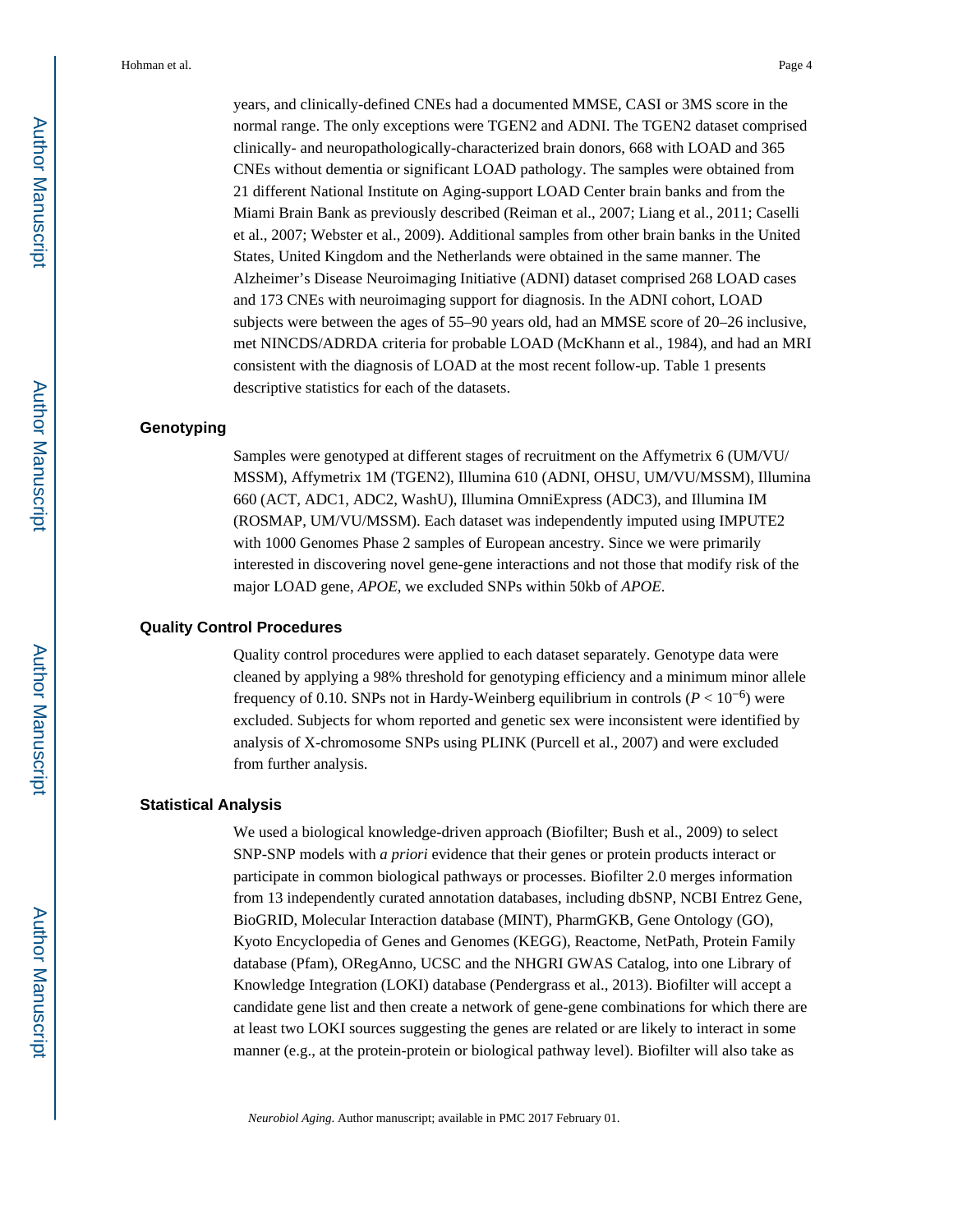input the list of genetic variants available in the dataset to be analyzed and will map these variants to genes in the network it built based on strict gene boundaries, a specified distance on either side of the gene boundaries, or the structure of linkage disequilibrium around genes. We chose to map variants to all genes within 50kb of the gene boundaries.

In our analysis, we began by selecting all genes previously implicated in AD genetic association studies. From these sources we identified 1,297 genes. We then used Biofilter to reduce the list down to genes within networks whose edges had an implication index of at least two for further investigation. This left a total of 825 genes (see Supplementary Table 1), comprising 43,376 SNPs.

We analyzed each SNP-SNP pair for interaction effects related to risk for LOAD using an additive encoding of alleles. We utilized the INTERSNP software [\(http://intersnp.meb.uni](http://intersnp.meb.uni-bonn.de/)[bonn.de/\)](http://intersnp.meb.uni-bonn.de/) for genome-wide interaction analysis to test for the significance of the additive interaction term in a logistic regression model (Herold, Steffens, Brockschmidt, Baur, & Becker, 2009). To evaluate the results of this large number of tests, we used a multiple step procedure. First, because it was not computationally feasible to print out all pairs analyzed, we generated a list of the most significant 100,000 SNP-SNP interactions for each dataset. Second, we removed intragenic SNP-SNP pairs where the SNPs were annotated to the same gene. Third, we removed those pairs for which there were less than three observations in the lowest SNP x SNP contingency table cell, which could lead to spurious associations. That is, if there were fewer than three individuals with a given genotype combination in the  $3\times3$ genotype matrix, we would remove that SNP-SNP pair from the analysis. Finally, we then performed a meta-analysis on the remaining 1,191,392 SNP-SNP pairs across all thirteen datasets.

Our correction for multiple comparisons was based on the effective number of independent SNP-SNP pairs evaluated. There were 43,376 SNPs selected for analysis after applying Biofilter. By accounting for linkage disequilibrium using the standard approach in PLINK (--indep 50 5 2) with a Variance Inflation Factor (VIF) of 2 ( $r^2 > 0.5$ ), we determined there were approximately 3,626 independent loci, comprising 6,541,638 independent, *intergenic*  SNP-SNP interactions evaluated. Therefore, when applying the Bonferroni procedure, our threshold for statistical significance was set to  $\alpha = 7.64 \times 10^{-9}$ . Additionally, in order to be considered statistically significant, a given SNP-SNP pair had to be present (and available for testing and subsequent meta-analysis) in at least six out of thirteen datasets and could not demonstrate evidence of heterogeneity across data sources (heterogeneity p-value > 0.05). *Post hoc* analyses adjusting for age, sex, and population principal components were also performed to ensure that these potential confounding factors were not driving any observed association. Finally, we report all SNP x SNP interactions as 'suggestive' that passed a less conservative correction accounting for the total number of pairs analyzed in the metaanalysis ( $\alpha = 4.20 \times 10^{-8}$ ). These interaction results may warrant future investigation and are reported in our supplemental materials.

#### **Validation of Genetic Interactions Identified using Endophenotypes of AD**

Previous work from our group leveraging amyloid imaging and brain volume data from ADNI identified two gene-gene interactions: *RYR3 x CACNA1C* (Koran, Hohman, &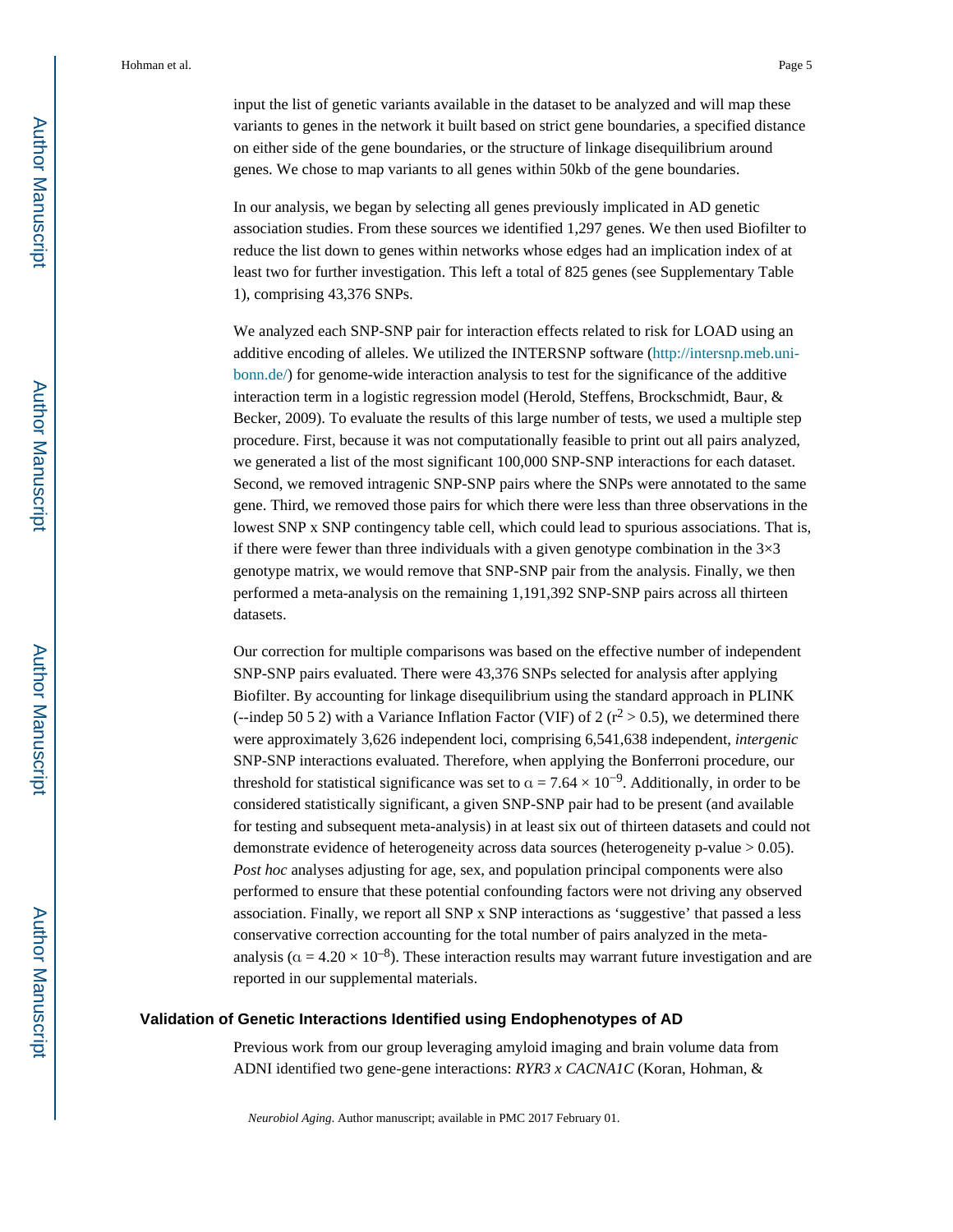Thornton-Wells, 2014) and *SYNJ2 x PIK4A* (Koran, Hohman, Meda, & Thornton-Wells, 2014). The SNP selection procedure and coding for those previous analyses differed significantly from the procedure implemented in the present analysis, however we wanted to fully evaluate whether these gene interactions are associated with case-control status. We selected all SNPs within these genes from the genome browser database [\(http://](http://genome.ucsc.edu/cgi-bin/hgGateway) [genome.ucsc.edu/cgi-bin/hgGateway](http://genome.ucsc.edu/cgi-bin/hgGateway)) and used the same statistical approach outlined above, except we used a dominant allele coding to align with the previous analyses. In the case of the *CACNA1C* x *RYR3* interaction analysis, we identified 1,800 SNPs across the two genes after applying the same genotype filtering outlined above with the exception that we used a minor allele frequency (MAF) filter of 0.05 and a dominant encoding to be consistent with the previously reported analyses. We included all covariates mentioned above in our analysis. After accounting for linkage disequilibrium (VIF  $=$  2) there were approximately 10,086 independent, intergenic SNP-SNP combinations evaluated (Bonferroni corrected  $\alpha$  = 5 × 10−6). In the case of the *SYNJ2* x *PIK4A* analysis, we identified 620 SNPs across the two genes. After accounting for linkage disequilibrium, there were approximately 2,112 independent, intergenic SNP-SNP combinations evaluated (Bonferroni corrected  $\alpha = 2.37 \times$  $10^{-5}$ ).

#### **Post hoc Expression Quantitative Trait Loci (eQTL) Analysis**

We leveraged the genotype tissue expression (GTEx;<http://www.gtexportal.org/home/>) project database, the seeQTL expression quantitative trait loci (eQTL) searchable database of human expression QTLs ([http://www.bios.unc.edu/research/genomic\\_software/seeQTL/](http://www.bios.unc.edu/research/genomic_software/seeQTL/)), and publically available gene expression data from the ROS/MAP dataset calculated from prefrontal cortex tissue and made available through the Accelerating Medicines Partnership AD project (<https://www.synapse.org/#!Synapse:syn2580853/wiki/>). These sources were used to assess cis eQTLs for genes proximal to the implicated SNP. At the time of analysis, there were 13 tissues available in GTEx and 2 tissues available in the see QTL database in addition to the prefrontal cortex sample available through AMP-AD. Therefore, we corrected all eQTL p-values for the number of tissues evaluated using the Bonferroni procedure (Bonferroni corrected  $\alpha = 0.003$ ). Finally, we used the AMP-AD data to determine whether the observed genes were differentially expressed in the prefrontal cortex of AD cases v. controls when covarying for age and sex.

#### **RESULTS**

After removing intragenic SNP pairs and pairs with low contingency cell counts, a total of 1,191,392 pairs were analyzed in a meta-analysis across the thirteen datasets. Ten SNP-SNP combinations within the sirtuin 1 (*SIRT1*) and ATP-binding cassette sub-family B (MDR/ TAP), member 1 (*ABCB1*) loci remained statistically significant when correcting for multiple comparisons. When adjusting for age, sex, and population PCs, three additional SNP-SNP pairs within the phosphatidylethanolamine-binding protein 4 (*PEBP4*) and the prosaposin (*PSAP*) loci, and one additional SNP-SNP pair within the glutamate receptor, ionotropic, N-methyl D-aspartate 2B (*GRIN2B*) and the adrenoceptor alpha 1A (*ADRA1A*) loci reached statistical significance. The most significant SNP-SNP pairs within these loci are presented in Table 2 and are described in greater detail below. All SNP-SNP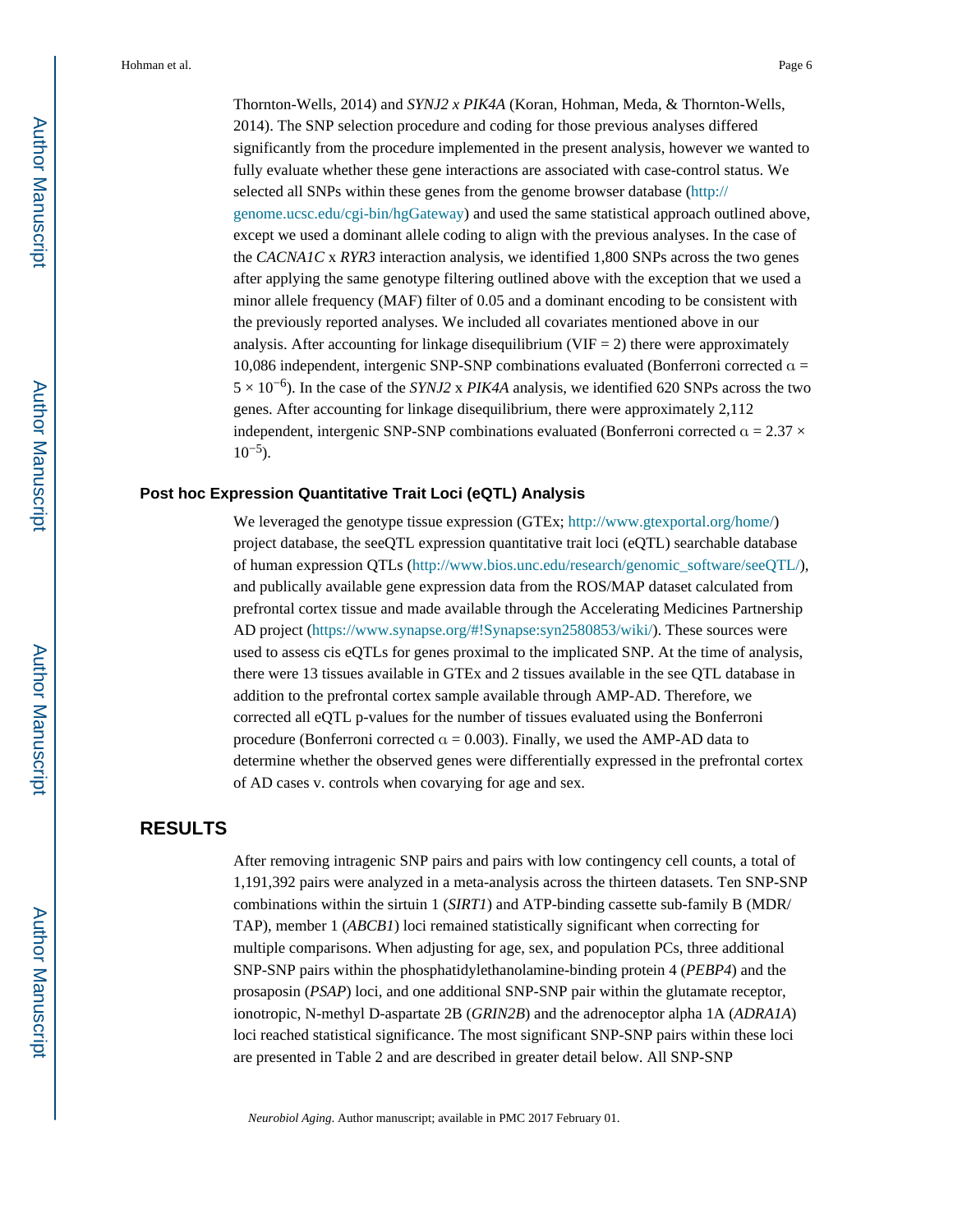combinations and their main effects are reported in Supplementary Table 2. An additional 68 SNP-SNP pairs and the annotated genes are also included in Supplementary Table 2 as results suggestive of (but not reaching) significance. The most significant SNP-SNP pair within the *SIRT1* x *ABCB1* interaction was between rs34104788 and rs4728700 (OR=1.36, p=2.7×10<sup>-9</sup>) and was present in 9 out of the 13 datasets.

The forest plot for this SNP-SNP pair is presented in Figure 1 and the Manhattan plot is presented in Figure 2 using Locus Zoom (Pruim et al., 2010). The most significant SNP-SNP pair within the *PEBP4* x *PSAP* interaction was between rs2466176 and rs762571 (OR=1.25, p=1.1×10<sup>-9</sup>) and was present in 12 out of 13 datasets (Figure 3). The most significant SNP-SNP pair within the *GRIN2B x ADRA1A* interaction was between rs564830 and rs1805474 (OR=0.77, p=6.67×10<sup>-9</sup>) and was present in 10 out of 13 datasets (Figure 4).

#### **Validation of Genetic Interactions Identified using Endophenotypes of AD**

In our validation analyses, we observed a statistically significant association between 4 SNP-SNP pairs in the *RYR3* and *CACNA1C* genes when correcting for multiple comparisons (Supplementary Table 3); however we did not observe any effects in the *SYNJ2* x *PIK4A*  gene pair when correcting for multiple comparisons.

#### **Post Hoc Expression Quantitative Trait Loci Analysis**

We observed statistically significant associations between rs4728700 and *ABCB1* in skeletal tissue (p =0.002), rs762571 and *CDH23* in monocytes (p=1×10<sup>-63</sup>), and rs2466176 and uncharacterized *LOC101929237* in prefrontal cortex tissue (p=7×10−11). Although we did not observe an eQTL association for rs34104788, we did observe another SNP in weak LD with that one (rs11596401,  $r^2 = 0.33$ , D'=1) as an eQTL in monocytes (p=1×10<sup>-9</sup>). We did not observe eQTL associations for rs1805474 or rs564830. In case-control expression analyses, *GRIN2B* was not available in the AMP-AD dataset, so we corrected for the 6 genes evaluated (including *CDH23* from the eQTL results above). When correcting for multiple comparisons, *CDH23* showed significantly elevated expression in AD relative to controls ( $p=0.0002$ ). A nominal elevation was observed for *SIRT1* ( $p=0.02$ ) and a nominal reduction was observed for *PEBP4* (p=0.03) and *PSAP* (p=0.03).

#### **DISCUSSION**

Using a biological knowledge-driven approach, we were able to identify SNP-SNP interactions that showed a consistent signal across multiple independent data sources. The 15 SNP-SNP pairs identified were within three gene-gene combinations. Below we summarize the possible relevance of these gene pairs to Alzheimer's disease risk and progression. We also provide validation of a previously identified genetic interaction between *RYR3* and *CACNA1C*, highlighting the utility of leveraging endophenotypes of AD in smaller datasets and reemphasizing the important role of calcium homeostasis in the pathogenesis of AD.

The interaction between intronic SNPs within *SIRT1* and *ABCB1* appears to modify AD risk through alterations in amyloid clearance. *SIRT1* has been shown to suppress amyloid-beta production (Donmez, Wang, Cohen, & Guarente, 2010). It has been suggested that this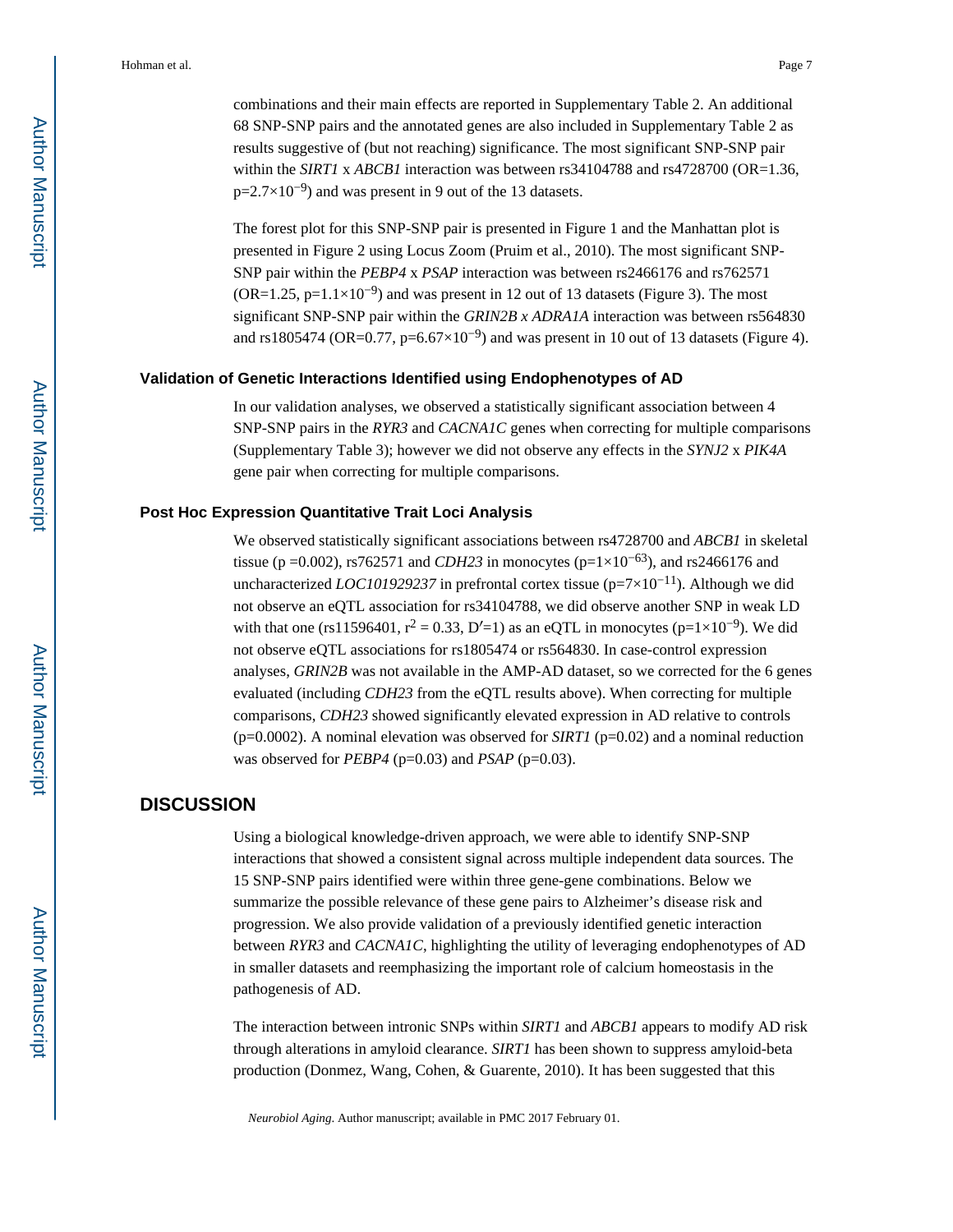suppression occurs through modulations in the production of α-secretase, which may also be the mechanism by which caloric restriction relates to AD resilience in model systems (Qin et al., 2006). *ABCB1* on the other hand, plays a crucial role in Aβ clearance (Kuhnke et al., 2007). It is highly expressed at the blood brain barrier and transports Aβ out of the brain and into the bloodstream (Elali & Rivest, 2013). However, a recent study failed to show an association between *ABCB1* polymorphisms and CSF levels of Aβ-42, suggesting that variance in this gene alone is unlikely to account for substantial variation in AD risk (Kohen et al., 2011). What is more interesting is the potential interaction between these genes. Activation of *SIRT1* increases the expression of *ABCB1* in cancer cell lines, leading to an increased drug efflux (Wang & Chen, 2013). Similarly, activation of *SIRT1* in AD brains may promote amyloid clearance through increased expression of *ABCB1* at the blood brain barrier. Thus, the rather modest effect of genetic variation in either of these genes, perhaps associated with a moderate reduction in amyloid risk, may be multiplicative when genetic variation in both genes results in a substantial increase in Aβ clearance. The *post hoc* gene expression analysis suggests that the observed association is, indeed, likely acting through *SIRT1* and *ABCB1*. However, additional functional work is needed to validate the suggestive results reported herein.

The interaction between intronic SNPs within *PSAP* and *PEBP4* is particularly interesting when considering the results of the *post hoc* expression analysis. Rs762571 appears to be a strong cis-eQTL for cadherin-related 23 which encodes a calcium dependent cell adhesion glycoprotein involved in sterocilia organization. It is not surprising, therefore, that *CDH23*  has been implicated in hearing loss and Usher syndrome (Kowalski, Pawelczyk, Rajkowska, Dudarewicz, & Sliwinska-Kowalska, 2014; Miyagawa, Nishio, & Usami, 2012; Nakanishi et al., 2010). Interesting, methylation signals within the *CDH23* loci have been implicated in AD previously (Lord & Cruchaga, 2014), although the potential mechanism remains somewhat unclear. Epithelial cadherin (encoded by *CDH1*) has been shown to bind to presenilin-1, which ultimately regulates cadherin function and cell-cell adhesion (Baki et al., 2001). Similarly, neural cadherin has been implicated in amyloid-β release via an interaction with presenilin-1. However, it is unclear whether the implicated *CDH23* effect acts through a comparable amyloid pathway. The SNP within *PEBP4* is a strong eQTL suggesting a potential functional role; however, the eQTL is for an overlapping uncharacterized locus (*LOC101929237*), which is a long non-coding antisense RNA within the *PEBP4* locus. This SNP also showed a modest association with  $PEBP4$  in the prefrontal cortex ( $p=0.01$ ) in the same direction as that observed with *LOC101929237*, but ultimately it is unclear whether the observed association with AD is driven by *PEBP4* directly, by *PEBP4* through *LOC101929237,* or by a different locus regulated by *LOC101929237*.

The final observed interaction between intronic SNPs within *GRINB2* and *ADRA1A* were not supported by cis-eQTL results, leaving open the possibility that these SNPs may be acting through other genes. However, both of these genes have some potential relevance to AD. *GRIN2B* has been implicated in AD previously and is thought to act through alterations in NMDA receptor activity (Andreoli et al., 2014). The alpha(1)-adrenoceptor has been shown to prevent memory deficits in transgenic mouse models (Katsouri et al., 2013). Relevant to the observed interaction, there also appears to be a synergistic effect of NMDA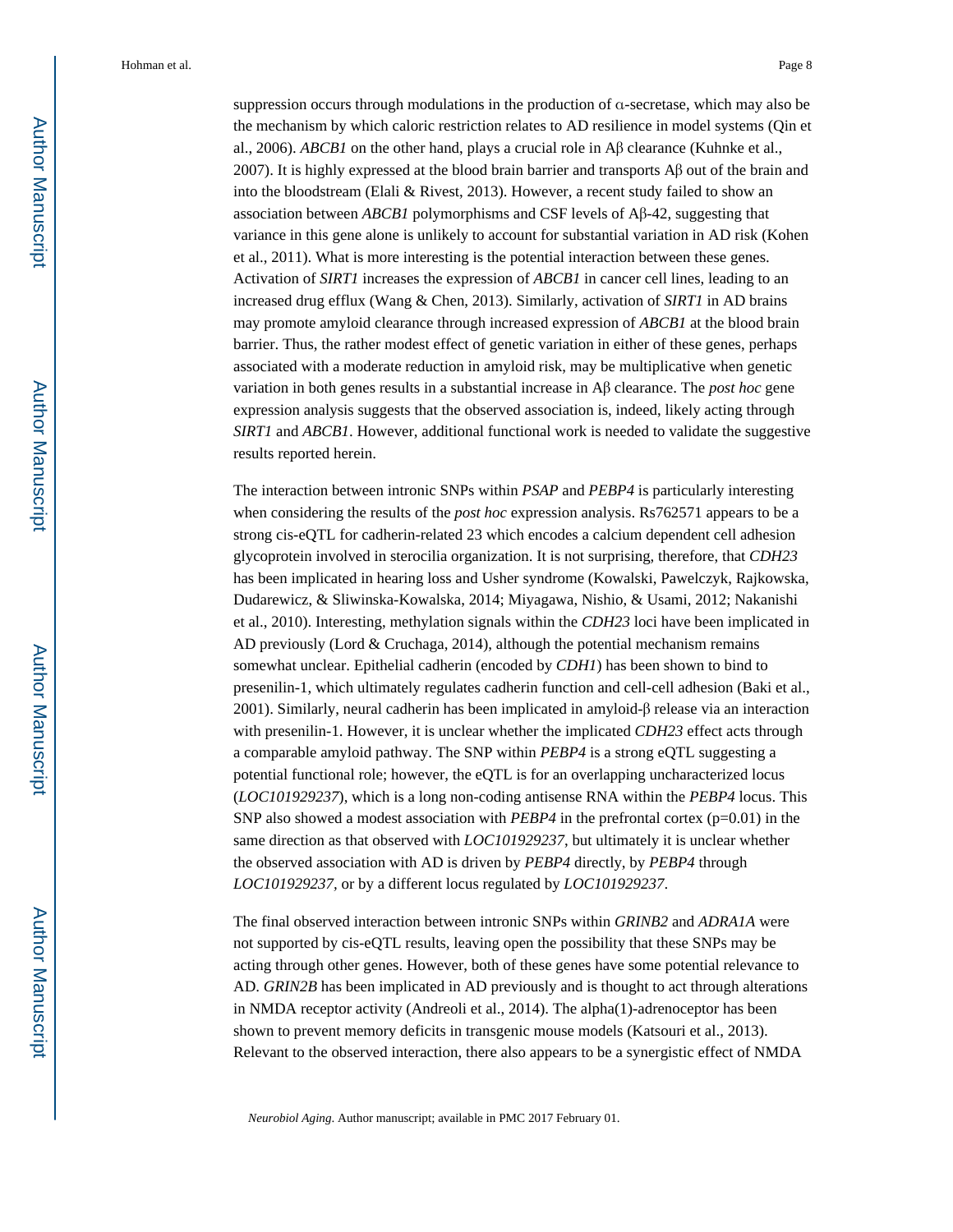receptors and the alpha(1)-adrenoceptors on spatial navigation performance, leaving open the possibility that the observed association between *GRIN2B* and *ADRA1A* is driven by downstream alterations in NMDA and adrenoceptor activity relevant to the amyloid cascade (Riekkinen, Stefanski, Kuitunen, & Riekkinen, 1996). However, future functional analysis is warranted to further investigate this pathway.

#### **Validation of Previously Identified Interactions**

This study leveraged data from thirteen independent datasets and a knowledge-based variable selection technique to identify biologically plausible genetic interactions. Previous work in our lab has used a comparable approach to identify genetic interactions in relation to specific endophenotypes of Alzheimer's disease (Koran, Hohman, Meda, & Thornton-Wells, 2014; Koran et al., 2014), and here we successfully validated the previously identified *RYR3*-*CACNA1C* interaction in relation to AD. As previously concluded, it appears that genes along the amyloid-calcium axis interact to confer risk for AD.

It is interesting that we did not observe interactions among the previously identified AD GWAS SNPs even though they were included in our analyses. Previous work in our lab focusing specifically on the ten most significant SNPs identified in AD GWAS studies found very weak interaction effects in relation to amyloid deposition (Hohman, Koran, & Thornton-Wells, 2013). The present results provide additional evidence that genetic interactions among previously identified AD loci are unlikely to account for additional variance in AD risk. However, our results also suggest that genetic interactions exist within the pathways identified by previously reported risk loci. Future work performing full genome wide interaction analyses may shed additional light on this topic and clarify whether genetic interactions in other pathways confer additional risk.

The meta-analysis technique applied in the current analysis sought to balance statistical power with the desire for replication; however analyzing all thirteen datasets individually did reduce power to detect interaction effects in some of the smaller data sets such as OHSU, ADNI, and WASHU. Moreover, this approach limited our ability to evaluate less frequent variants given the low expected cell counts in contingency tables for variants with a MAF < 0.10 in these smaller data sources. While the meta-analysis approach gives us confidence in our observed interaction effects, follow-up analyses further replicating these interactions and evaluating the functional role of the SNPs involved will be necessary in order to better understand the mechanism of these interactions.

The results of this project provide additional evidence that genetic interactions likely explain some of the missing heritability in AD. However, given the small effect sizes observed, comparable to those of single marker analyses, it seems unlikely that interactions can explain all of the missing heritability. Future work will seek to perform full genome-wide interaction analyses to better understand the breadth of interaction effects in AD.

In conclusion, using a biological knowledge-driven approach aimed at identifying consistent SNP x SNP interactions across thirteen independent datasets, we were able to identify a number of gene-gene models with biologically plausible mechanisms of action. These models build on the substantial literature on common variants associated with AD, and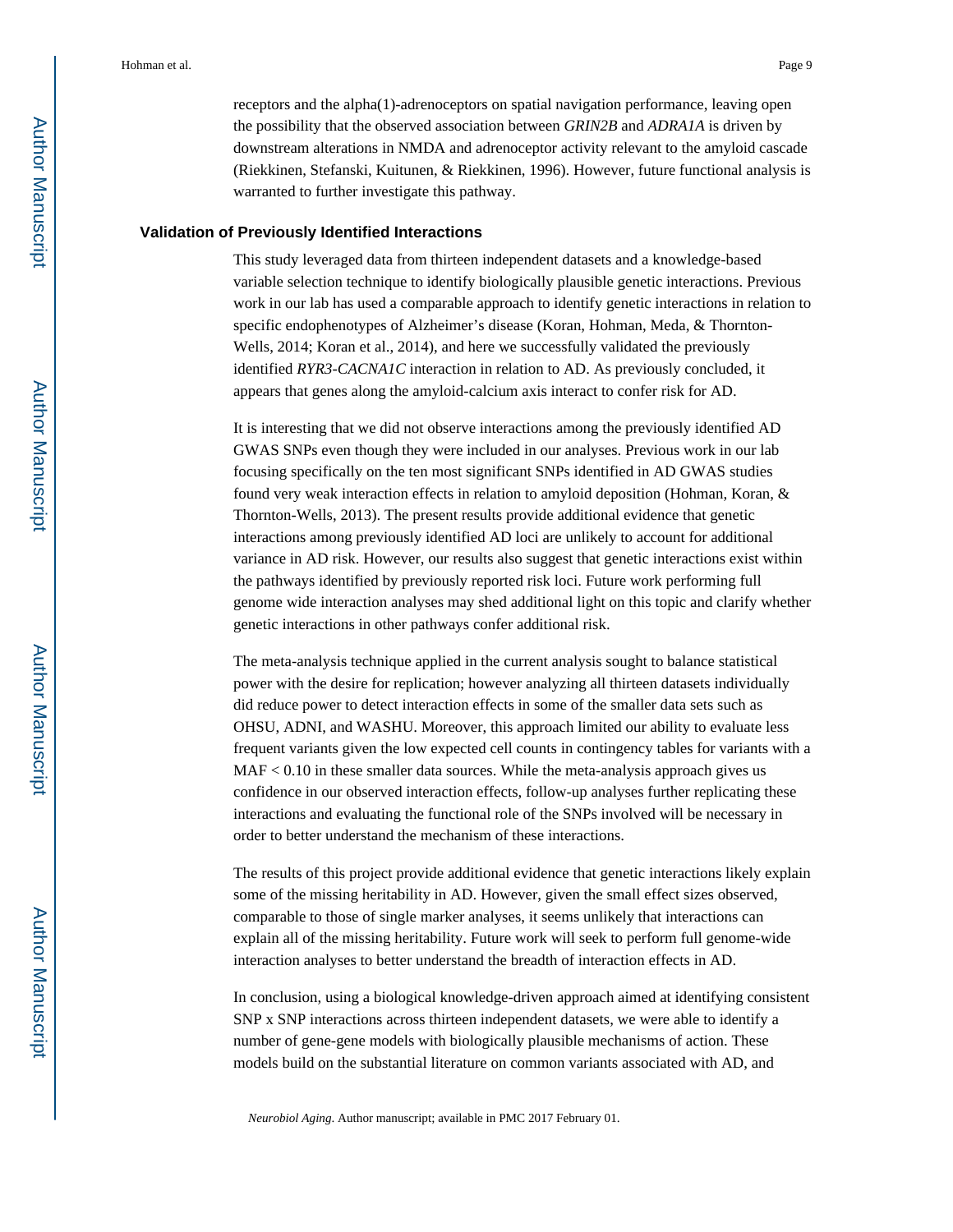highlight the potential utility of applying large scale genetic interaction models to better understand disease risk and progression.

#### **Supplementary Material**

Refer to Web version on PubMed Central for supplementary material.

#### **Acknowledgments**

We are very grateful to all the individuals and families who have participated in the studies in which these analyses were performed. This project was funded in large part by the following NIH grants: 5R01AG027944, 1RC2AG036528, 1P30AG036445, R01LM010040, K12HD043483. In addition, the National Institutes of Health, National Institute on Aging (NIH-NIA) supported this work through the following grants: ADGC, U01 AG032984, RC2 AG036528; NACC, U01 AG016976; NCRAD, U24 AG021886; NIA LOAD, U24 AG026395, U24 AG026390; Banner Sun Health Research Institute P30 AG019610; Boston University, P30 AG013846, U01 AG10483, R01 CA129769, R01 MH080295, R01 AG017173, R01 AG025259, R01AG33193; Columbia University, P50 AG008702, R37 AG015473; Duke University, P30 AG028377, AG05128; Emory University, AG025688; Group Health Research Institute, UO1 AG06781, UO1 HG004610; Indiana University, P30 AG10133; Johns Hopkins University, P50 AG005146, R01 AG020688; Massachusetts General Hospital, P50 AG005134; Mayo Clinic, P50 AG016574; Mount Sinai School of Medicine, P50 AG005138, P01 AG002219; New York University, P30 AG08051, MO1RR00096, UL1 RR029893, 5R01AG012101, 5R01AG022374, 5R01AG013616, 1RC2AG036502, 1R01AG035137; Northwestern University, P30 AG013854; Oregon Health & Science University, P30 AG008017, R01 AG026916; Rush University, P30 AG010161, R01 AG019085, R01 AG15819, R01 AG17917, R01 AG30146; TGen, R01 NS059873; University of Alabama at Birmingham, P50 AG016582, UL1RR02777; University of Arizona, R01 AG031581; University of California, Davis, P30 AG010129; University of California, Irvine, P50 AG016573, P50, P50 AG016575, P50 AG016576, P50 AG016577; University of California, Los Angeles, P50 AG016570; University of California, San Diego, P50 AG005131; University of California, San Francisco, P50 AG023501, P01 AG019724; University of Kentucky, P30 AG028383, AG05144; University of Michigan, P50 AG008671; University of Pennsylvania, P30 AG010124; University of Pittsburgh, P50 AG005133, AG030653; University of Southern California, P50 AG005142; University of Texas Southwestern, P30 AG012300; University of Miami, R01 AG027944, AG010491, AG021547, AG019757; University of Washington, P50 AG005136; Vanderbilt University, R01 AG019085; and Washington University, P50 AG005681, P01 AG03991. The Kathleen Price Bryan Brain Bank at Duke University Medical Center is funded by NINDS grant # NS39764, NIMH MH60451 and by Glaxo Smith Kline. Genotyping of the TGEN2 cohort was supported by Kronos Science. The TGen series was also funded by NIA grant AG041232, The Banner Alzheimer's Foundation, The Johnnie B. Byrd Sr. Alzheimer's Institute, the Medical Research Council, and the state of Arizona and also includes samples from the following sites: Newcastle Brain Tissue Resource (funding via the Medical Research Council, local NHS trusts and Newcastle University), MRC London Brain Bank for Neurodegenerative Diseases (funding via the Medical Research Council), South West Dementia Brain Bank (funding via numerous sources including the Higher Education Funding Council for England (HEFCE), Alzheimer's Research Trust (ART), BRACE as well as North Bristol NHS Trust Research and Innovation Department and DeNDRoN), The Netherlands Brain Bank (funding via numerous sources including Stichting MS Research, Brain Net Europe, Hersenstichting Nederland Breinbrekend Werk, International Parkinson Fonds, Internationale Stiching Alzheimer Onderzoek), Institut de Neuropatologia, Servei Anatomia Patologica, Universitat de Barcelona. ADNI Funding for ADNI is through the Northern California Institute for Research and Education by grants from Abbott, AstraZeneca AB, Bayer Schering Pharma AG, Bristol-Myers Squibb, Eisai Global Clinical Development, Elan Corporation, Genentech, GE Healthcare, GlaxoSmithKline, Innogenetics, Johnson and Johnson, Eli Lilly and Co., Medpace, Inc., Merck and Co., Inc., Novartis AG, Pfizer Inc, F. Hoffman-La Roche, Schering-Plough, Synarc, Inc., Alzheimer's Association, Alzheimer's Drug Discovery Foundation, the Dana Foundation, and by the National Institute of Biomedical Imaging and Bioengineering and NIA grants U01 AG024904, RC2 AG036535, K01 AG030514. We thank Drs. D. Stephen Snyder and Marilyn Miller from NIA who are ex-officio ADGC members. Support was also from the Alzheimer's Association (LAF, IIRG-08-89720; MP-V, IIRG-05-14147) and the US Department of Veterans Affairs Administration, Office of Research and Development, Biomedical Laboratory Research Program. The results published here are in part based on data obtained from the Accelerating Medicines Partnership for Alzheimer's Disease (AMP-AD) Target Discovery Consortium data portal and can be accessed at doi:10.7303/syn2580853. AMP-AD project data were supported by the following NIH grants: P30AG10161, RF1AG15819, R01AG17917, U01AG46152, R01AG36836.

#### **Reference List**

Andreoli V, De Marco EV, Trecroci F, Cittadella R, Di Palma G, Gambardella A. Potential involvement of GRIN2B encoding the NMDA receptor subunit NR2B in the spectrum of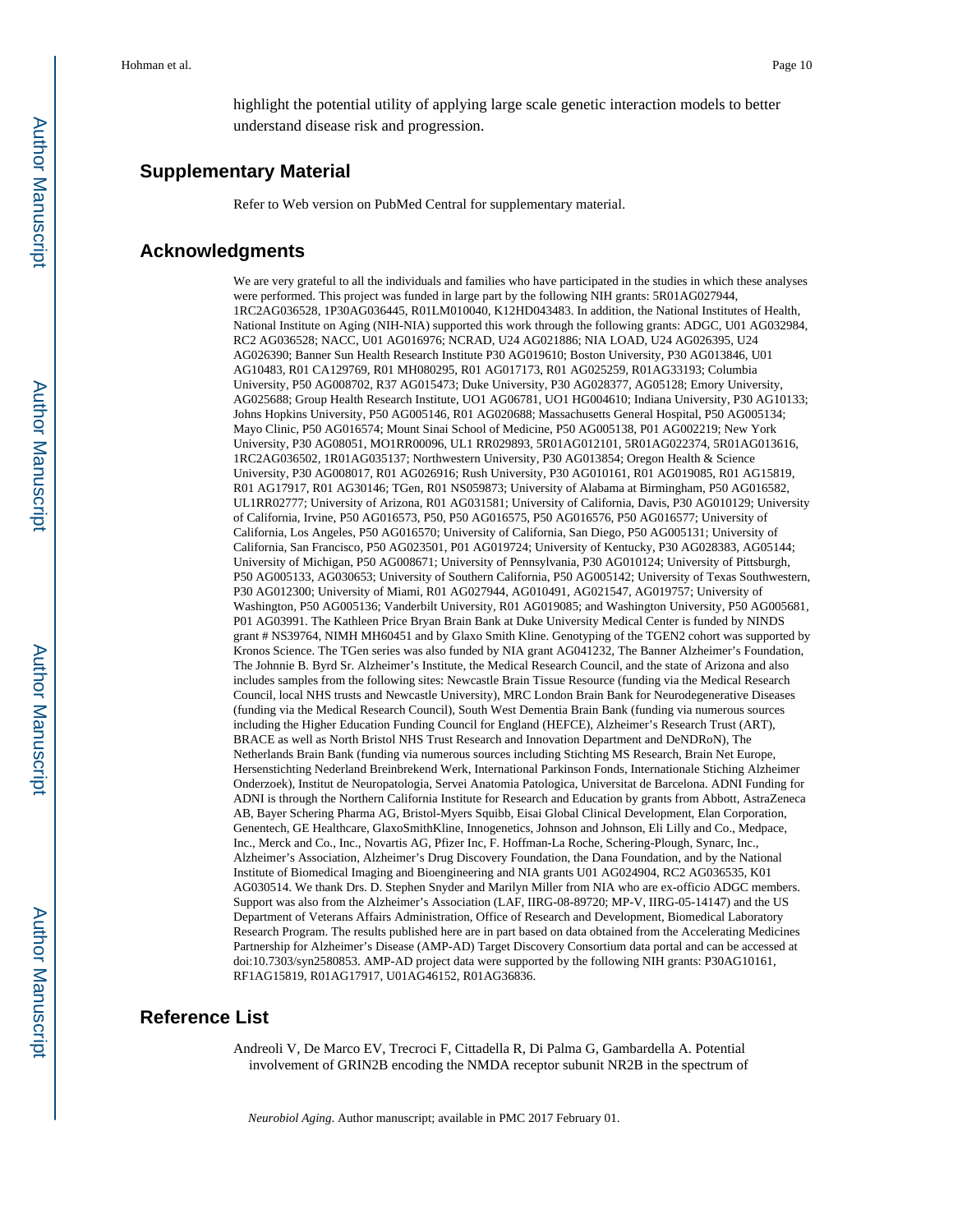Alzheimer's disease. J Neural Transm. 2014; 121(5):533–542.10.1007/s00702-013-1125-7 [PubMed: 24292895]

- Arosio B, Trabattoni D, Galimberti L, Bucciarelli P, Fasano F, Calabresi C, et al. Interleukin-10 and interleukin-6 gene polymorphisms as risk factors for Alzheimer's disease. Neurobiol Aging. 2004; 25:1009–1015. [PubMed: 15212825]
- Baki L, Marambaud P, Efthimiopoulos S, Georgakopoulos A, Wen P, Cui W, Friedrich VL. Presenilin-1 binds cytoplasmic epithelial cadherin, inhibits cadherin/p120 association, and regulates stability and function of the cadherin/catenin adhesion complex. Proceedings of the National Academy of Sciences. 2001; 98(5):2381–2386.
- Belbin O, Carrasquillo MM, Crump M, Culley OJ, Hunter TA, Ma L, et al. Investigation of 15 of the top candidate genes for late-onset Alzheimer's disease. Hum Genet. 2011; 129:273–282. [PubMed: 21132329]
- Bush WS, Dudek SM, Ritchie MD. Biofilter: a knowledge-integration system for the multi-locus analysis of genome-wide association studies. Pac Symp Biocomput. 2009:368–379. [PubMed: 19209715]
- Carrasquillo MM, Belbin O, Hunter TA, Ma L, Bisceglio GD, Zou F, et al. Replication of BIN1 association with Alzheimer's disease and evaluation of genetic interactions. J Alzheimers Dis. 2011; 24:751–758. [PubMed: 21321396]
- Caselli RJ, Reiman EM, Locke DE, Hutton ML, Hentz JG, Hoffman-Snyder C, et al. Cognitive domain decline in healthy apolipoprotein E epsilon4 homozygotes before the diagnosis of mild cognitive impairment. Arch Neurol. 2007; 64:1306–1311. [PubMed: 17846270]
- Combarros O, Warden DR, Hammond N, Cortina-Borja M, Belbin O, Lehmann MG, et al. The dopamine beta-hydroxylase -1021C/T polymorphism is associated with the risk of Alzheimer's disease in the Epistasis Project. BMC Med Genet. 2010; 11:162. [PubMed: 21070631]
- Cooper A, Grigoryan G, Guy-David L, Tsoory MM, Chen A, Reuveny E. Trisomy of the G proteincoupled K+ channel gene, Kcnj6, affects reward mechanisms, cognitive functions, and synaptic plasticity in mice. Proc Natl Acad Sci U S A. 2012; 109:2642–2647. [PubMed: 22308328]
- Depetris RS, Wu J, Hubbard SR. Structural and functional studies of the Ras-associating and pleckstrin-homology domains of Grb10 and Grb14. Nat Struct Mol Biol. 2009; 16:833–839. [PubMed: 19648926]
- Donmez G, Wang D, Cohen DE, Guarente L. SIRT1 suppresses beta-amyloid production by activating the alpha-secretase gene ADAM10. Cell. 2010; 142:320–332. [PubMed: 20655472]
- Elali A, Rivest S. The role of ABCB1 and ABCA1 in beta-amyloid clearance at the neurovascular unit in Alzheimer's disease. Front Physiol. 2013; 4:45. [PubMed: 23494712]
- Furney SJ, Simmons A, Breen G, Pedroso I, Lunnon K, Proitsi P, et al. Genome-wide association with MRI atrophy measures as a quantitative trait locus for Alzheimer's disease. Mol Psychiatry. 2011; 16:1130–1138. [PubMed: 21116278]
- Gatz M, Reynolds CA, Fratiglioni L. Role of genes and environments for explaining alzheimer disease. Archives of General Psychiatry. 2006; 63:168–174. [PubMed: 16461860]
- Herold C, Steffens M, Brockschmidt FF, Baur MP, Becker T. INTERSNP: genome-wide interaction analysis guided by a priori information. Bioinformatics. 2009; 25:3275–3281. [PubMed: 19837719]
- Heun R, Kolsch H, Ibrahim-Verbaas CA, Combarros O, Aulchenko YS, Breteler M, et al. Interactions between PPAR-alpha and inflammation-related cytokine genes on the development of Alzheimer's disease, observed by the Epistasis Project. Int J Mol Epidemiol Genet. 2012; 3:39–47. [PubMed: 22493750]
- Higuchi M, Iwata N, Matsuba Y, Takano J, Suemoto T, Maeda J, et al. Mechanistic involvement of the calpain-calpastatin system in Alzheimer neuropathology. FASEB J. 2012; 26:1204–1217. [PubMed: 22173972]
- Hohman TJ, Koran MI, Thornton-Wells TA. Epistatic effects among Alzheimer's Candidate Genes. PloS one. 2013; 8:e80839. [PubMed: 24260488]
- Johnson AD, Yanek LR, Chen MH, Faraday N, Larson MG, Tofler G, et al. Genome-wide metaanalyses identifies seven loci associated with platelet aggregation in response to agonists. Nat Genet. 2010; 42:608–613. [PubMed: 20526338]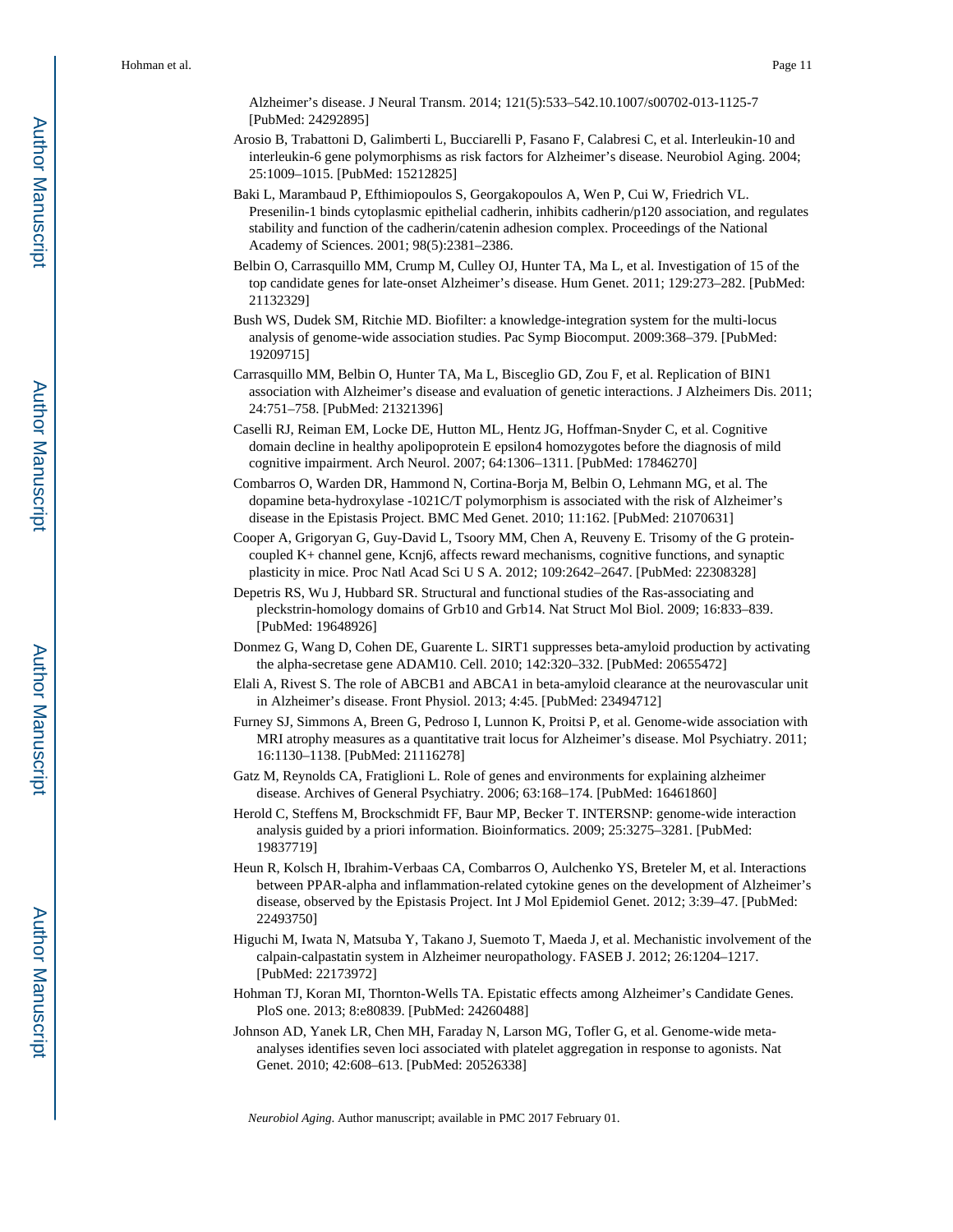- Kathiresan S, Manning AK, Demissie S, D'Agostino RB, Surti A, Guiducci C, et al. A genome-wide association study for blood lipid phenotypes in the Framingham Heart Study. BMC Med Genet. 2007; 8(Suppl 1):S17. [PubMed: 17903299]
- Katsouri L, Vizcaychipi MP, McArthur S, Harrison I, Suarez-Calvet M, Lleo A, Sastre M. Prazosin, an alpha(1)-adrenoceptor antagonist, prevents memory deterioration in the APP23 transgenic mouse model of Alzheimer's disease. Neurobiol Aging. 2013; 34(4):1105–1115.10.1016/ j.neurobiolaging.2012.09.010 [PubMed: 23063647]
- Kauwe JS, Bertelsen S, Mayo K, Cruchaga C, Abraham R, Hollingworth P, et al. Suggestive synergy between genetic variants in TF and HFE as risk factors for Alzheimer's disease. Am J Med Genet B Neuropsychiatr Genet. 2010; 153B:955–959. [PubMed: 20029940]
- Kimura R, Kamino K, Yamamoto M, Nuripa A, Kida T, Kazui H, et al. The DYRK1A gene, encoded in chromosome 21 Down syndrome critical region, bridges between beta-amyloid production and tau phosphorylation in Alzheimer disease. Hum Mol Genet. 2007; 16:15–23. [PubMed: 17135279]
- Ko J, Na M, Kim S, Lee JR, Kim E. Interaction of the ERC family of RIM-binding proteins with the liprin-alpha family of multidomain proteins. J Biol Chem. 2003; 278:42377–42385. [PubMed: 12923177]
- Kohen R, Shofer JB, Korvatska O, Petrie EC, Wang LY, Schellenberg GD, et al. ABCB1 genotype and CSF beta-amyloid in Alzheimer disease. J Geriatr Psychiatry Neurol. 2011; 24:63–66. [PubMed: 21478475]
- Kolsch H, Lehmann DJ, Ibrahim-Verbaas CA, Combarros O, van Duijn CM, Hammond N, et al. Interaction of insulin and PPAR-alpha genes in Alzheimer's disease: the Epistasis Project. J Neural Transm. 2012; 119:473–479. [PubMed: 22065208]
- Kong W, Mou X, Liu Q, Chen Z, Vanderburg CR, Rogers JT, et al. Independent component analysis of Alzheimer's DNA microarray gene expression data. Mol Neurodegener. 2009; 4:5. [PubMed: 19173745]
- Koran MI, Hohman TJ, Meda SA, Thornton-Wells T. Genetic interactions within inositol-related pathways are associated with longitudinal changes in ventricle size. Journal of Alzheimer's Disease. 2014; 38:145–154.
- Koran MI, Hohman TJ, Thornton-Wells TA. Genetic interactions found between calcium channel genes modulate amyloid load measured by positron emission tomography. Hum Genet. 2014; 133:85–93. [PubMed: 24026422]
- Kowalski TJ, Pawelczyk M, Rajkowska E, Dudarewicz A, Sliwinska-Kowalska M. Genetic variants of CDH23 associated with noise-induced hearing loss. Otol Neurotol. 2014; 35(2):358–365.10.1097/ MAO.0b013e3182a00332 [PubMed: 24448297]
- Kuhnke D, Jedlitschky G, Grube M, Krohn M, Jucker M, Mosyagin I, et al. MDR1-P-Glycoprotein (ABCB1) Mediates Transport of Alzheimer's amyloid-beta peptides--implications for the mechanisms of Abeta clearance at the blood-brain barrier. Brain Pathol. 2007; 17:347–353. [PubMed: 17610523]
- Kutz SM, Higgins CE, Higgins PJ. Novel Combinatorial Therapeutic Targeting of PAI-1 (SERPINE1) Gene Expression in Alzheimer's Disease. Mol Med Ther. 2012; 1:106. [PubMed: 23847772]
- Lambert JC, Ibrahim-Verbaas CA, Harold D, Naj AC, Sims R, Bellenguez C, et al. Meta-analysis of 74,046 individuals identifies 11 new susceptibility loci for Alzheimer's disease. Nat Genet. 2013; 45:1452–1458. [PubMed: 24162737]
- Levy D, Larson MG, Benjamin EJ, Newton-Cheh C, Wang TJ, Hwang SJ, et al. Framingham Heart Study 100K Project: genome-wide associations for blood pressure and arterial stiffness. BMC Med Genet. 2007; 8(Suppl 1):S3. [PubMed: 17903302]
- Liang WS, Chen K, Lee W, Sidhar K, Corneveaux JJ, Allen AN, et al. Association between GAB2 haplotype and higher glucose metabolism in Alzheimer's disease-affected brain regions in cognitively normal APOEepsilon4 carriers. Neuroimage. 2011; 54:1896–1902. [PubMed: 20888920]
- Lipinski MM, Zheng B, Lu T, Yan Z, Py BF, Ng A, et al. Genome-wide analysis reveals mechanisms modulating autophagy in normal brain aging and in Alzheimer's disease. Proc Natl Acad Sci U S A. 2010; 107:14164–14169. [PubMed: 20660724]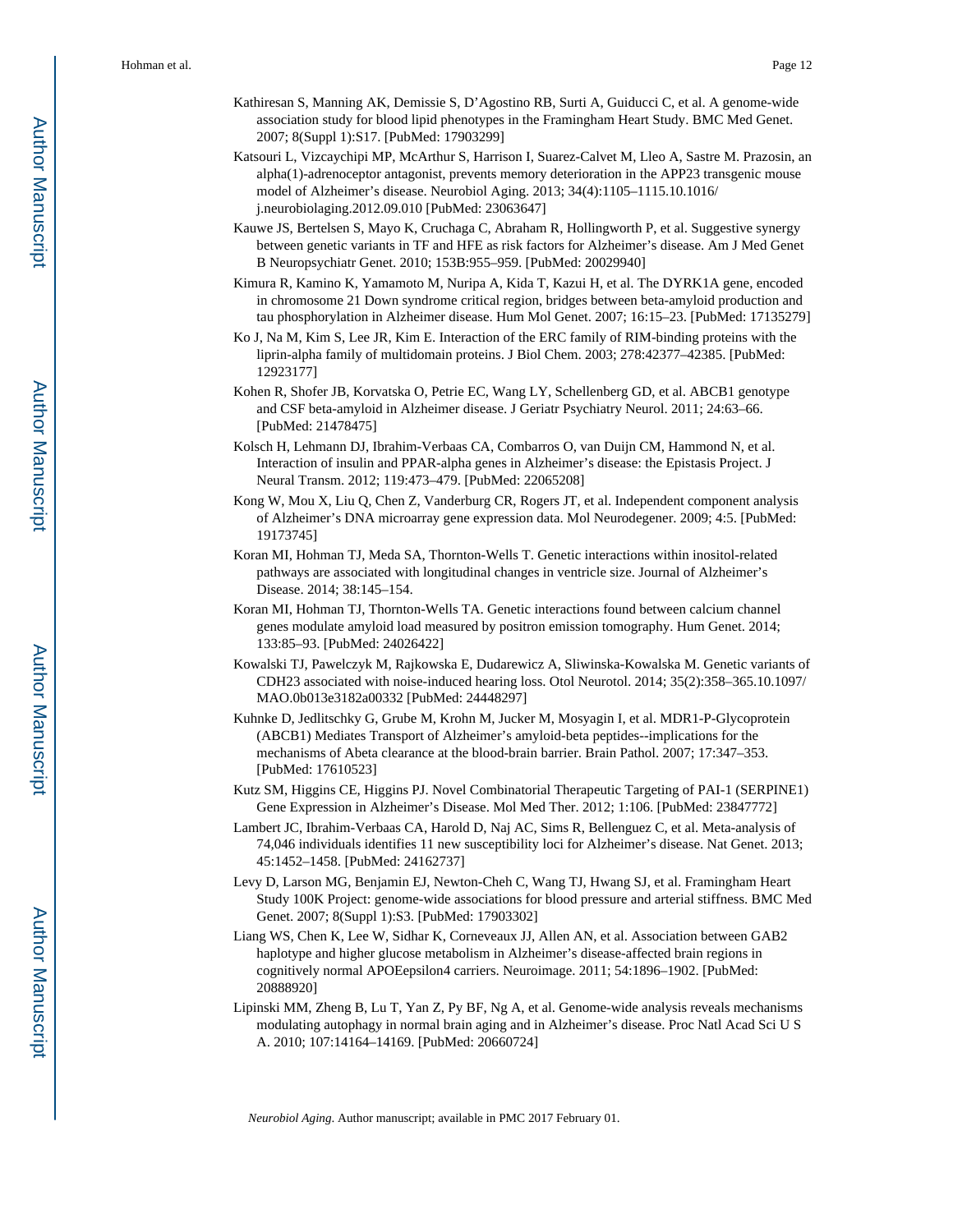- Lord J, Cruchaga C. The epigenetic landscape of Alzheimer's disease. Nat Neurosci. 2014; 17(9): 1138–1140.10.1038/nn.3792 [PubMed: 25157507]
- Mansoori N, Tripathi M, Luthra K, Alam R, Lakshmy R, Sharma S, et al. MTHFR (677 and 1298) and IL-6–174 G/C genes in pathogenesis of Alzheimer's and vascular dementia and their epistatic interaction. Neurobiol Aging. 2012; 33:1003–1008. [PubMed: 22015309]
- Mateo I, Infante J, Rodriguez E, Berciano J, Combarros O, Llorca J. Interaction between dopamine beta-hydroxylase and interleukin genes increases Alzheimer's disease risk. J Neurol Neurosurg Psychiatry. 2006; 77:278–279. [PubMed: 16421143]
- McKhann G, Drachman D, Folstein M, Katzman R, Price D, Stadlan EM. Clinical diagnosis of Alzheimer's disease: report of the NINCDS-ADRDA Work Group under the auspices of Department of Health and Human Services Task Force on Alzheimer's Disease. Neurology. 1984; 34:939–944. [PubMed: 6610841]
- Meda SA, Koran ME, Pryweller JR, Vega JN, Thornton-Wells TA. Genetic interactions associated with 12-month atrophy in hippocampus and entorhinal cortex in Alzheimer's Disease Neuroimaging Initiative. Neurobiol Aging. 2013; 34:1518. [PubMed: 23107432]
- Miranda E, Lomas DA. Neuroserpin: a serpin to think about. Cell Mol Life Sci. 2006; 63:709–722. [PubMed: 16465451]
- Miyagawa M, Nishio SY, Usami S. Prevalence and clinical features of hearing loss patients with CDH23 mutations: a large cohort study. PloS one. 2012; 7(8):e40366.10.1371/journal.pone. 0040366 [PubMed: 22899989]
- Naj AC, Jun G, Beecham GW, Wang LS, Vardarajan BN, Buros J, et al. Common variants at MS4A4/ MS4A6E, CD2AP, CD33 and EPHA1 are associated with late-onset Alzheimer's disease. Nat Genet. 2011; 43:436–441. [PubMed: 21460841]
- Nakanishi H, Ohtsubo M, Iwasaki S, Hotta Y, Takizawa Y, Hosono K, Minoshima S. Mutation analysis of the MYO7A and CDH23 genes in Japanese patients with Usher syndrome type 1. J Hum Genet. 2010; 55(12):796–800.10.1038/jhg.2010.115 [PubMed: 20844544]
- Nakayama J, Yoshizawa T, Yamamoto N, Arinami T. Mutation analysis of the calpastatin gene (CAST) in patients with Alzheimer's disease. Neurosci Lett. 2002; 320:77–80. [PubMed: 11849768]
- Pendergrass SA, Frase A, Wallace J, Wolfe D, Katiyar N, Moore C, et al. Genomic analyses with Biofilter 2.0: knowledge driven filtering, annotation, and model development. BioData Min. 2013; 6:25. [PubMed: 24378202]
- Pruim RJ, Welch RP, Sanna S, Teslovich TM, Chines PS, Gliedt TP, Boehnke M, Abecasis GR, Willer CJ. LocusZoom: Regional visualization of genome-wide association scan results. Bioinformatics. 2010; 26:2336–2337. [PubMed: 20634204]
- Purcell S, Neale B, Todd-Brown K, Thomas L, Ferreira MA, Bender D, et al. PLINK: a tool set for whole-genome association and population-based linkage analyses. Am J Hum Genet. 2007; 81:559–575. [PubMed: 17701901]
- Qin W, Yang T, Ho L, Zhao Z, Wang J, Chen L, et al. Neuronal SIRT1 activation as a novel mechanism underlying the prevention of Alzheimer disease amyloid neuropathology by calorie restriction. J Biol Chem. 2006; 281:21745–21754. [PubMed: 16751189]
- Rampersaud E, Damcott CM, Fu M, Shen H, McArdle P, Shi X, et al. Identification of novel candidate genes for type 2 diabetes from a genome-wide association scan in the Old Order Amish: evidence for replication from diabetes-related quantitative traits and from independent populations. Diabetes. 2007; 56:3053–3062. [PubMed: 17846126]
- Reiman EM, Webster JA, Myers AJ, Hardy J, Dunckley T, Zismann VL, et al. GAB2 alleles modify Alzheimer's risk in APOE epsilon4 carriers. Neuron. 2007; 54:713–720. [PubMed: 17553421]
- Riekkinen M, Stefanski R, Kuitunen J, Riekkinen P. Effects of combined block of α 1-adrenoceptors and NMDA receptors on spatial and passive avoidance behavior in rats. European journal of pharmacology. 1996; 300(1):9–16. [PubMed: 8741159]
- Ridge PG, Mukherjee S, Crane PK, Kauwe JSK. Alzheimer's Disease: Analyzing the Missing Heritability. Plos One. 2013; 8(11):e79771. [PubMed: 24244562]
- Robson KJ, Lehmann DJ, Wimhurst VL, Livesey KJ, Combrinck M, Merryweather-Clarke AT, et al. Synergy between the C2 allele of transferrin and the C282Y allele of the haemochromatosis gene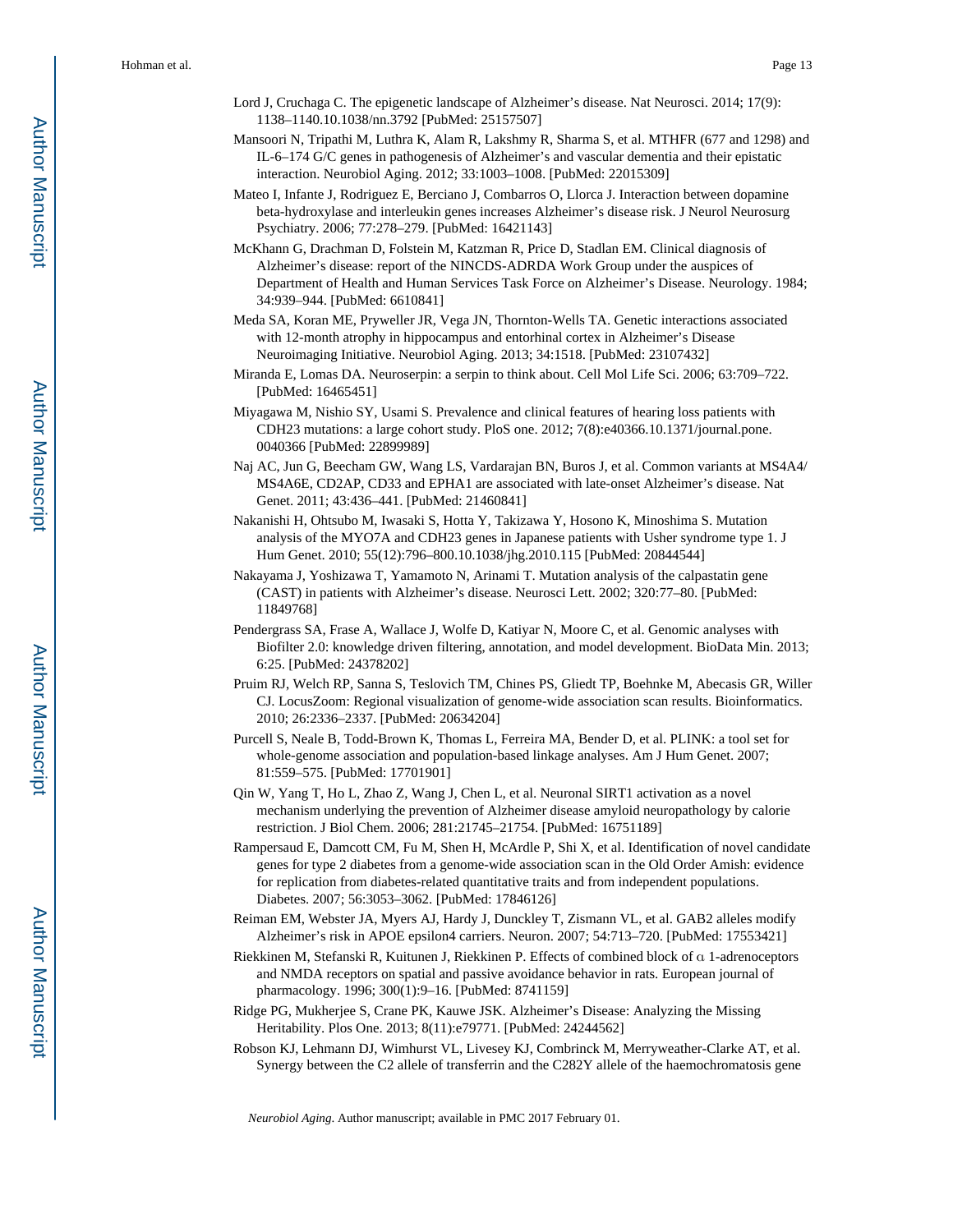(HFE) as risk factors for developing Alzheimer's disease. J Med Genet. 2004; 41:261–265. [PubMed: 15060098]

- Schonrock N, Ke YD, Humphreys D, Staufenbiel M, Ittner LM, Preiss T, et al. Neuronal microRNA deregulation in response to Alzheimer's disease amyloid-beta. PLoS One. 2010; 5:e11070. [PubMed: 20552018]
- So HC, Gui AH, Cherny SS, Sham PC. Evaluating the heritability explained by known susceptibility variants: a survey of ten complex diseases. Genetic epidemiology. 2011; 35:310–317. [PubMed: 21374718]
- Spinelli SL, O'Brien JJ, Bancos S, Lehmann GM, Springer DL, Blumberg N, et al. The PPAR-Platelet Connection: Modulators of Inflammation and Potential Cardiovascular Effects. PPAR Res. 2008; 2008:328172. [PubMed: 18288284]
- Tapia-Gonzalez S, Munoz MD, Cuartero MI, Sanchez-Capelo A. Smad3 is required for the survival of proliferative intermediate progenitor cells in the dentate gyrus of adult mice. Cell Commun Signal. 2013; 11:93. [PubMed: 24330661]
- Tichauer JE, von BR. Transforming growth factor-beta stimulates beta amyloid uptake by microglia through Smad3-dependent mechanisms. J Neurosci Res. 2012; 90:1970–1980. [PubMed: 22715062]
- Trovati M, Anfossi G, Cavalot F, Massucco P, Mularoni E, Emanuelli G. Insulin directly reduces platelet sensitivity to aggregating agents. Studies in vitro and in vivo. Diabetes. 1988; 37:780–786. [PubMed: 2838353]
- Ueberham U, Ueberham E, Gruschka H, Arendt T. Altered subcellular location of phosphorylated Smads in Alzheimer's disease. Eur J Neurosci. 2006; 24:2327–2334. [PubMed: 17074053]
- Vercauteren FG, Clerens S, Roy L, Hamel N, Arckens L, Vandesande F, et al. Early dysregulation of hippocampal proteins in transgenic rats with Alzheimer's disease-linked mutations in amyloid precursor protein and presenilin 1. Brain Res Mol Brain Res. 2004; 132:241–259. [PubMed: 15582162]
- Wang Z, Chen W. Emerging Roles of SIRT1 in Cancer Drug Resistance. Genes Cancer. 2013; 4:82– 90. [PubMed: 24019998]
- Webster JA, Gibbs JR, Clarke J, Ray M, Zhang W, Holmans P, et al. Genetic control of human brain transcript expression in Alzheimer disease. Am J Hum Genet. 2009; 84:445–458. [PubMed: 19361613]
- Yoshida H, Watanabe A, Ihara Y. Collapsin response mediator protein-2 is associated with neurofibrillary tangles in Alzheimer's disease. J Biol Chem. 1998; 273:9761–9768. [PubMed: 9545313]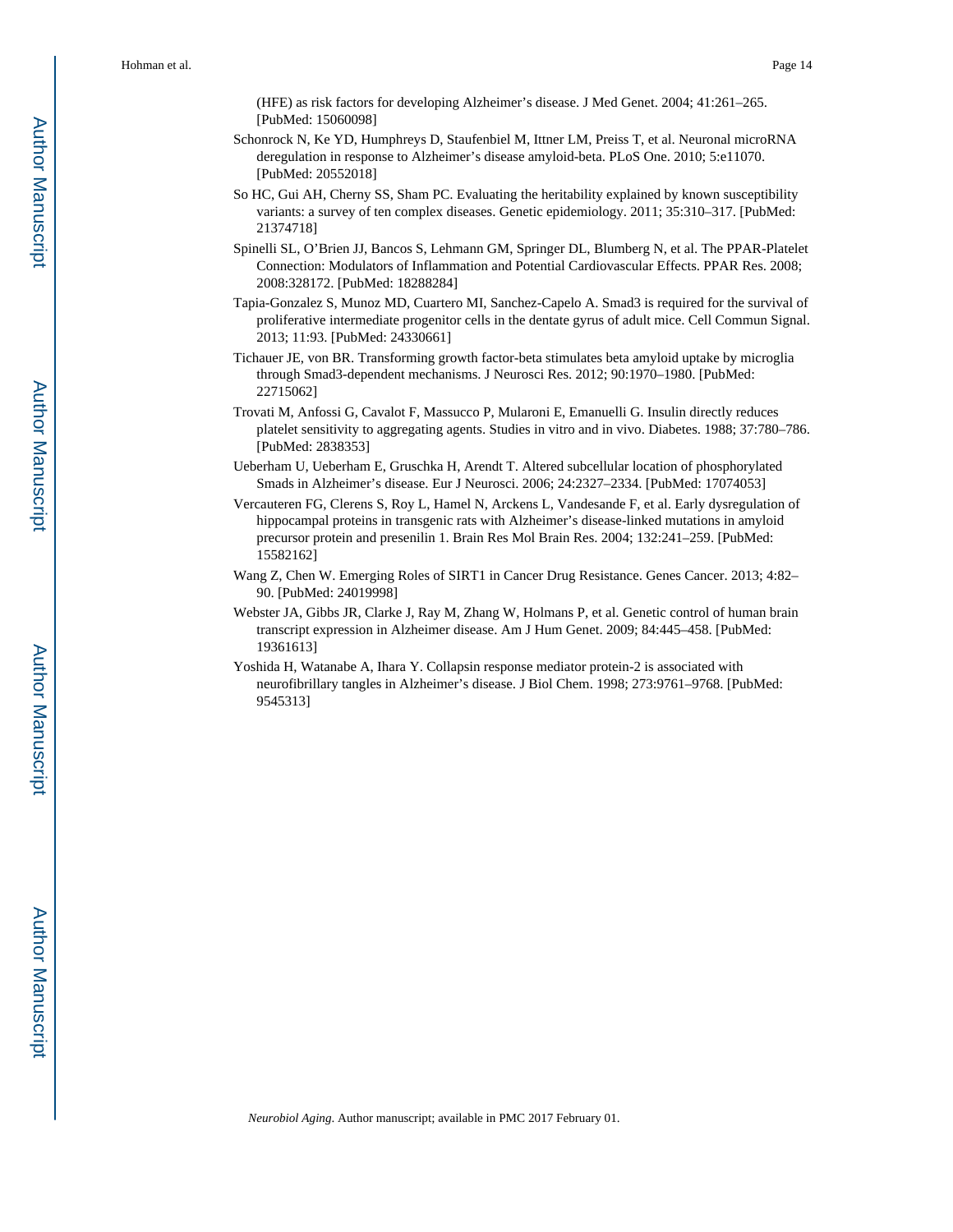#### **Highlights**

**•** We use a biologically-driven, network-based approach for interaction analysis

- **•** We conduct a meta-analysis of SNP interactions across thirteen ADGC datasets
- **•** We identify 15 significant SNP interactions across three gene pairs
- Genetic interactions explain variability in AD risk beyond single variant effects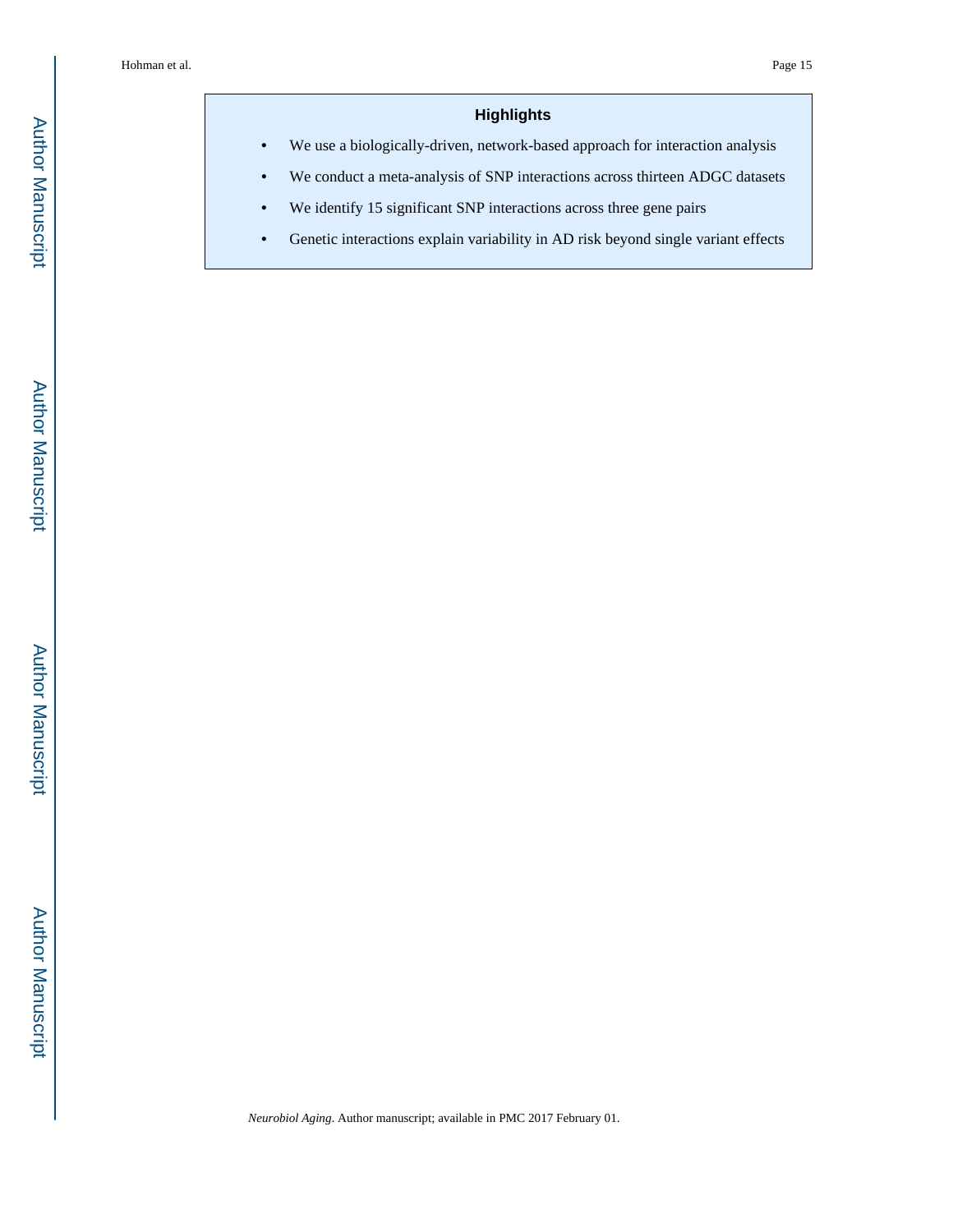

#### **Figure 1.**

Each dataset is presented along the Y-axis, and the odds ratio is presented along the y-axis. For each dataset, the square represents the odds ratio and the confidence band represents the 95% confidence interval around the odds ratio. The fixed effects odds ratio is presented as a diamond at the bottom of the graph. The width of the diamond represents the 95% confidence interval of the fixed effects odds ratio.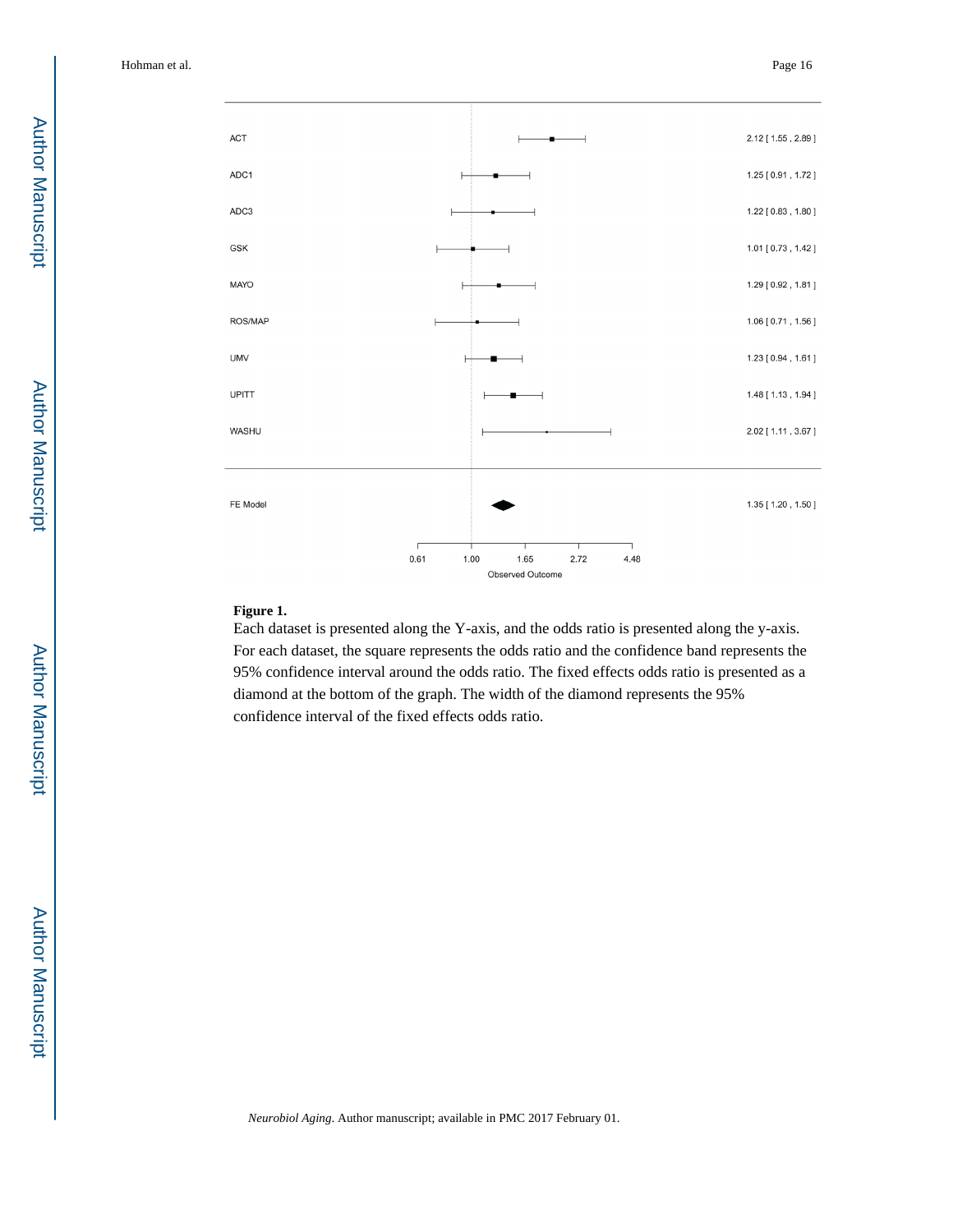

#### **Figure 2.**

This figure provides the interaction p-value for the SNP-SNP pairs between SIRT1 (panel A) and ABCB1 (panel B) that were meta-analyzed in the final step of the interaction analysis. Each point in panel A has a corresponding point in panel B, as each point represents a single SNP-SNP interaction across these genes. The chromosome position is presented along the x-axis. The –log10 p-value is presented along the Y axis. Points are colored by their linkage disequilibrium to the most significant SNP in the gene.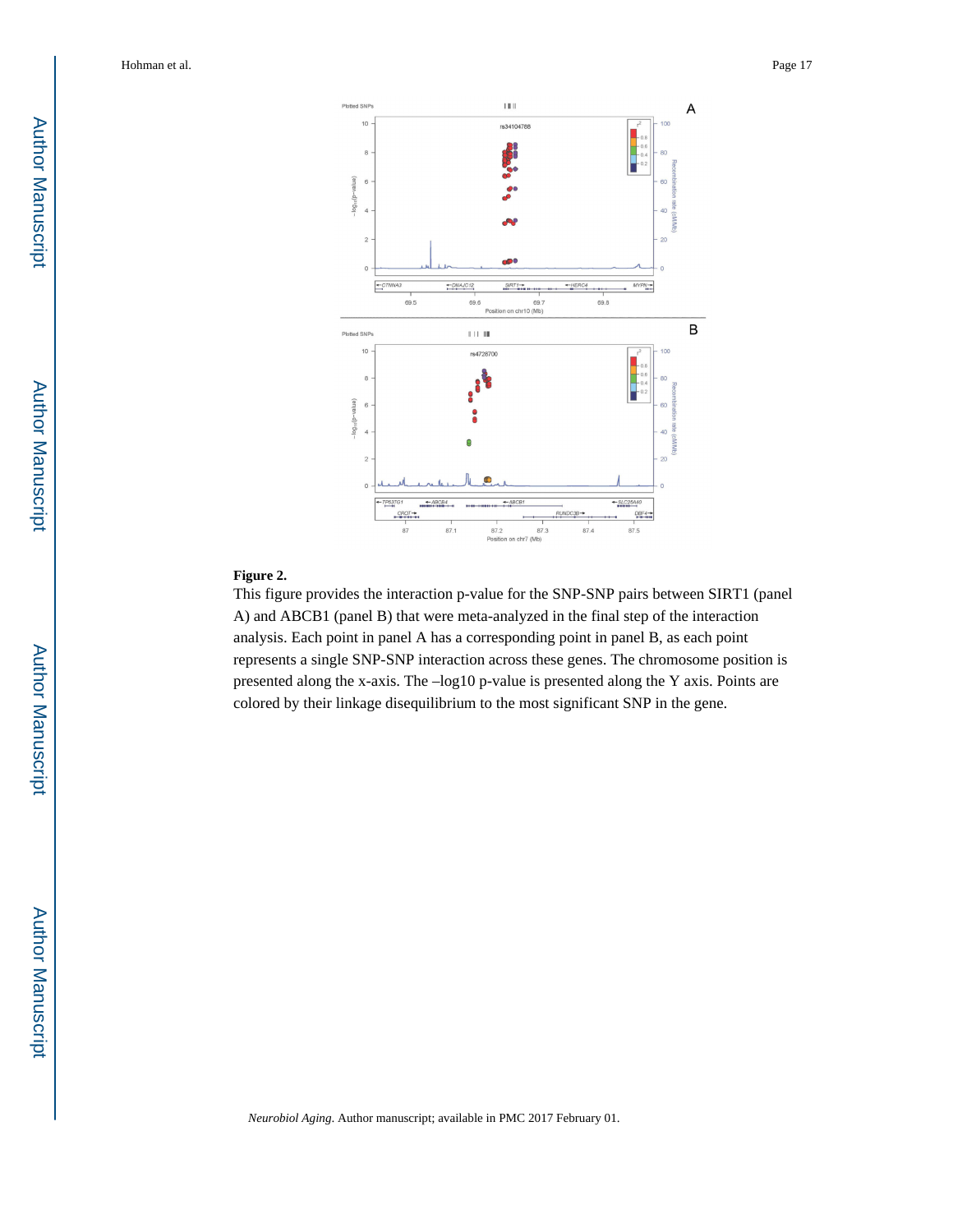

#### **Figure 3.**

Each dataset is presented along the x-axis, and the odds ratio is presented along the y-axis. For each dataset, the square represents the odds ratio and the confidence band represents the 95% confidence interval around the odds ratio. The fixed effects odds ratio is presented as a diamond at the bottom of the graph. The width of the diamond represents the 95% confidence interval of the fixed effects odds ratio.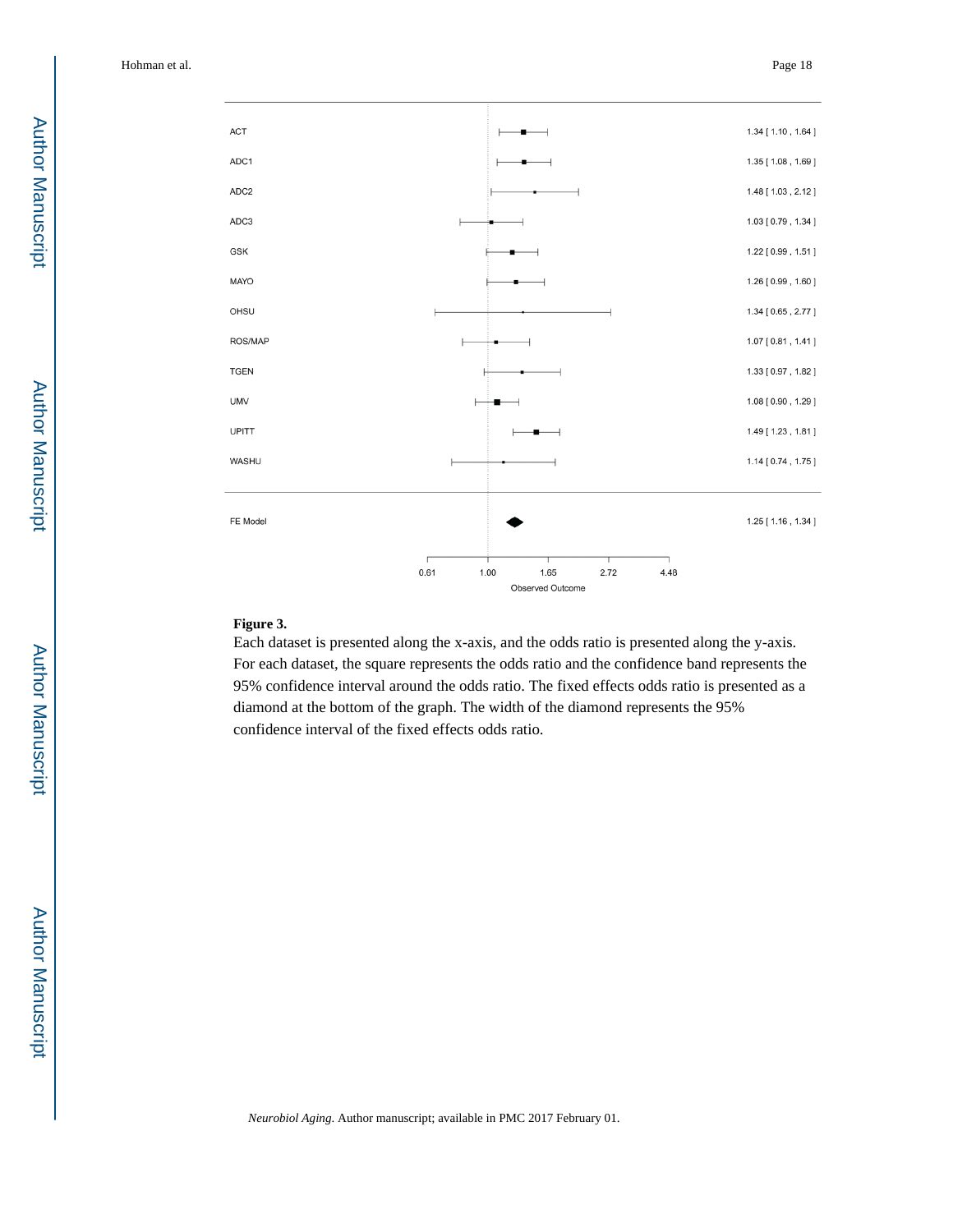

#### **Figure 4.**

Each dataset is presented along the x-axis, and the odds ratio is presented along the y-axis. For each dataset, the square represents the odds ratio and the confidence band represents the 95% confidence interval around the odds ratio. The fixed effects odds ratio is presented as a diamond at the bottom of the graph. The width of the diamond represents the 95% confidence interval of the fixed effects odds ratio.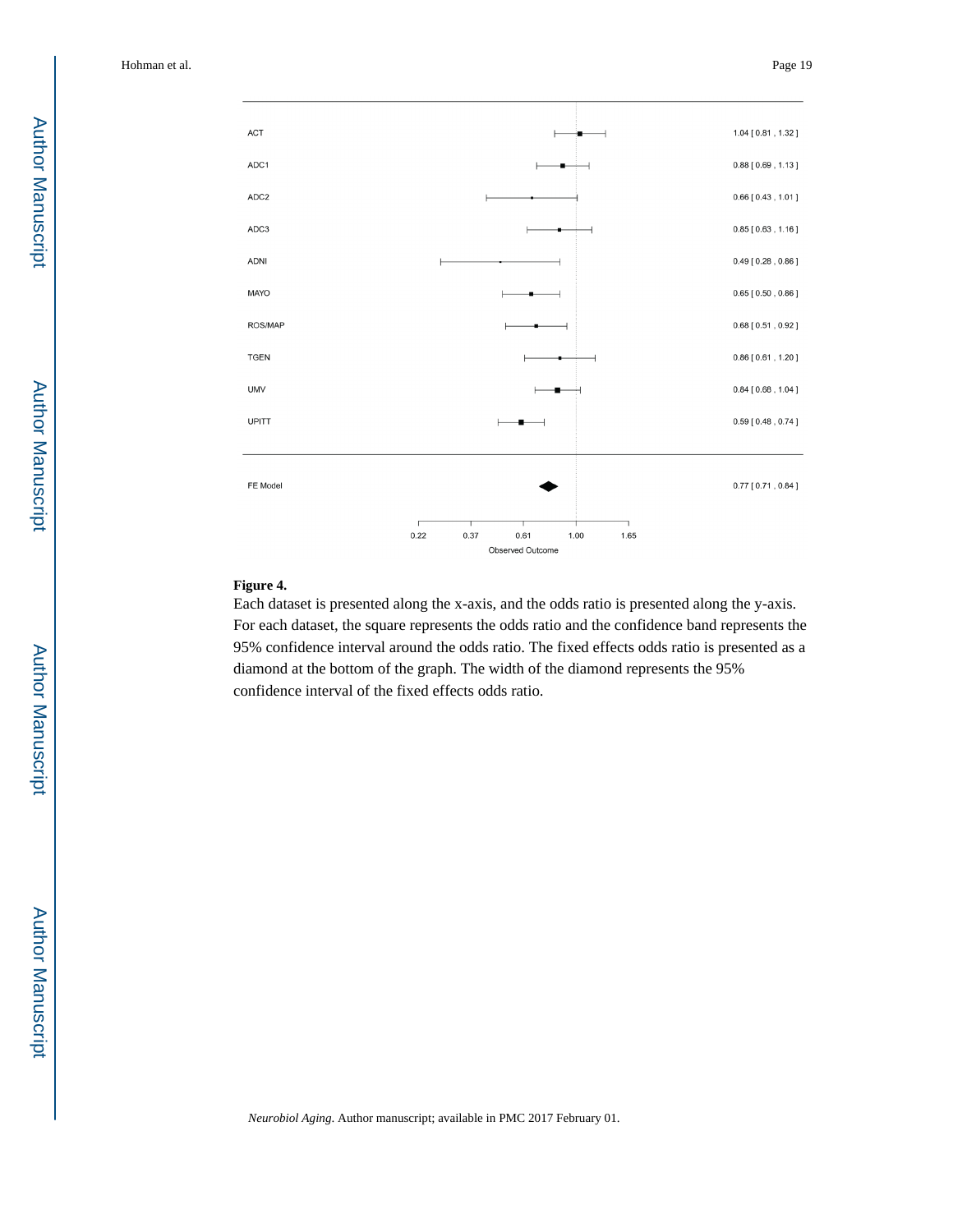Author Manuscript

Author Manuscript

## **Table 1**

| $\vdots$                                     |
|----------------------------------------------|
|                                              |
| $5 - 5$<br>;<br>ון<br>;<br>- 1<br>- 1<br>- 1 |
|                                              |
|                                              |
| ;                                            |
|                                              |
| $\ddot{ }$<br>Ì                              |
|                                              |
|                                              |
| í<br>ì                                       |
| ļ<br>֚֚֡                                     |

|                  |      |                         | <b>LOAD</b> Cases |                    |      |             | Controls       |                          |
|------------------|------|-------------------------|-------------------|--------------------|------|-------------|----------------|--------------------------|
| Cohort           | Z    | Median AOO              | % Female          | % APOE e4 carriers | Z    | Median AOE* | % Female       | % APOE &4 carriers       |
| ACT              | 532  | 84                      | $\mathcal{O}$     | 45                 | 1571 | ವ           | 55             | 22                       |
| <b>ADC1</b>      | 1549 | 72                      | 54                | 68                 | 512  | 76          | 59             | $\overline{\mathbf{30}}$ |
| ADC <sub>2</sub> | 727  | 74                      | 51                | 62                 | 156  | 76          | 68             | 29                       |
| ADC3             | 894  | 76                      | 55                | 62                 | 586  | 74          | 63             | 25                       |
| <b>NOW</b>       | 268  | 76                      | 42                | 68                 | 173  | 78          | $\overline{6}$ | 25                       |
| GSK              | 652  | 74                      | 57                | $\mathcal{L}$      | 712  | 4           | 2              | $\overline{24}$          |
| <b>MAYO</b>      | 647  | 75                      | 58                | 66                 | 1025 | 73          | 51             | 28                       |
| <b>OHSU</b>      | 132  | 86                      | 62                | $\frac{4}{3}$      | 153  | $85*$       | 55             | $\overline{16}$          |
| ROSMAP           | 295  | 86                      | $\overline{7}$    | 38                 | 769  | 82          | 72             | $\overline{18}$          |
| TGEN2            | 668  | $\overline{\mathbf{8}}$ | 65                | 65                 | 365  | $80*$       | 38             | 23                       |
| <b>UMVUVUSSM</b> | 2354 | 74                      | 65                | 58                 | 2252 | 74          | 5              | 23                       |
| UPITT            | 1160 | 73                      | 63                | 58                 | 827  | 75          | 63             | $\Omega$                 |
| Wash U           | 339  | 73                      | 57                | 54                 | 187  | 77          | $\mathcal{S}$  | 27                       |
|                  |      | Í                       |                   |                    |      |             |                |                          |

AOO = Age of Onset for Alzheimer's Disease AOO = Age of Onset for Alzheimer's Disease

*Neurobiol Aging*. Author manuscript; available in PMC 2017 February 01.

 $AOE = Age$  of last Exam (when Control status was determined) AOE = Age of last Exam (when Control status was determined)

*\** Median age of death is reported for the OHSU and TGEN2 cohorts because these are autopsy-based cohorts.